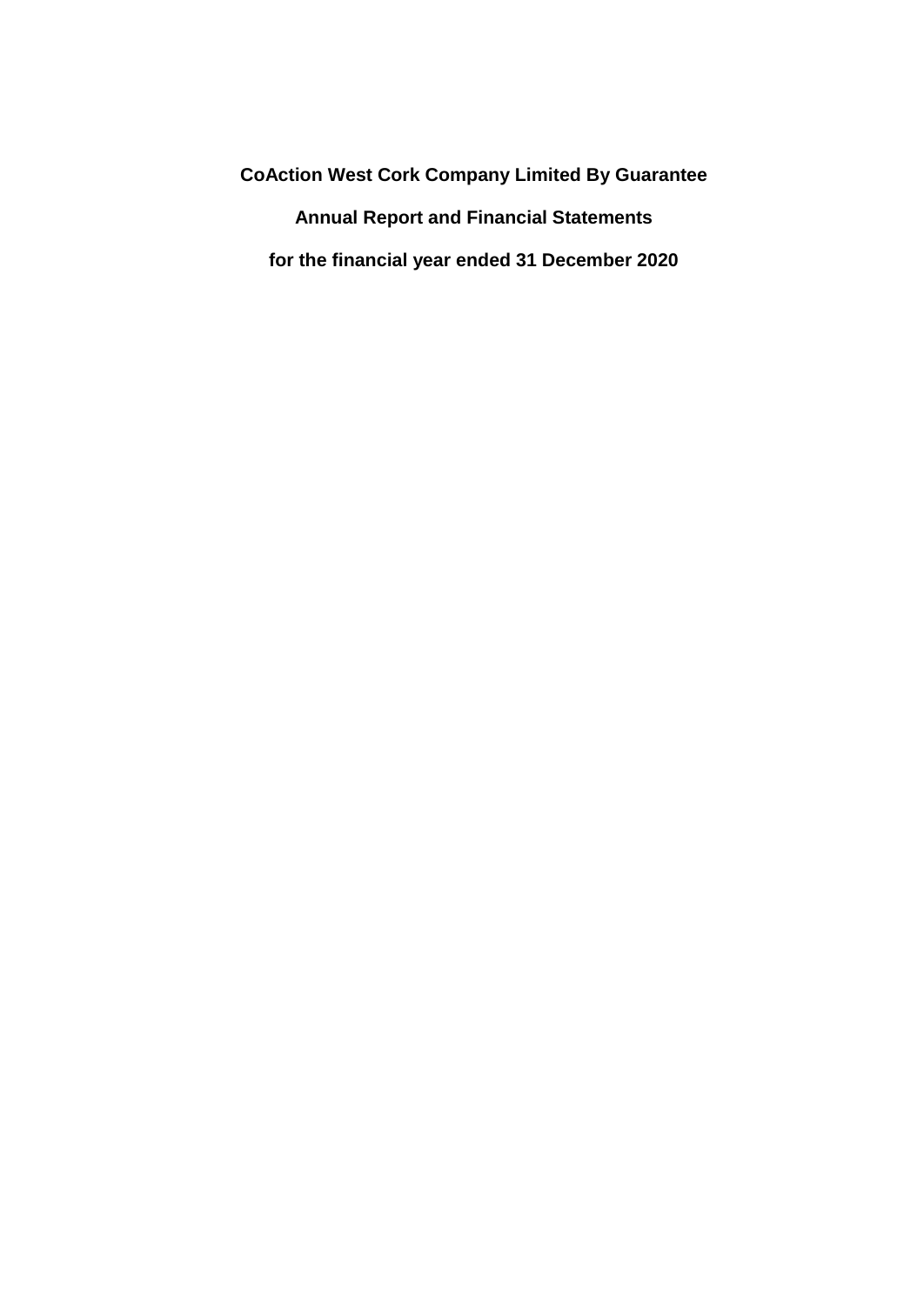# **CoAction West Cork Company Limited By Guarantee CONTENTS**

|                                              | Page      |
|----------------------------------------------|-----------|
| Directors and Other Information              | 3         |
| Directors' Report                            | $4 - 7$   |
| Directors' Responsibilities Statement        | 8         |
| Independent Auditor's Report                 | $9 - 10$  |
| Appendix to the Independent Auditor's Report | 11        |
| Income and Expenditure Account               | 12        |
| <b>Balance Sheet</b>                         | 13        |
| <b>Reconciliation of Members' Funds</b>      | 14        |
| <b>Statement of Cash Flows</b>               | 15        |
| Notes to the Financial Statements            | $16 - 23$ |
| Supplementary Information                    | $25 - 27$ |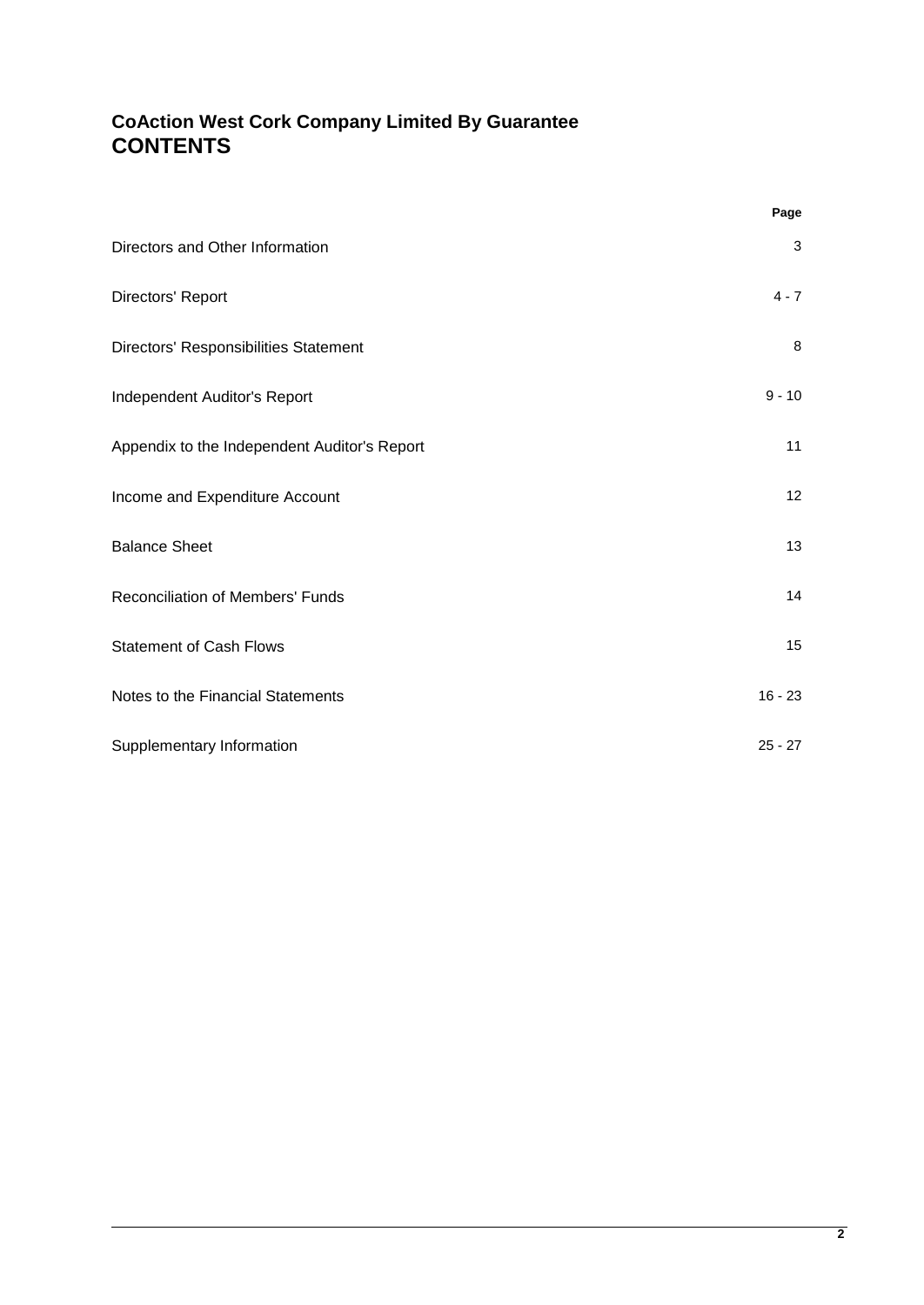### **CoAction West Cork Company Limited By Guarantee DIRECTORS AND OTHER INFORMATION**

<span id="page-2-0"></span>

| <b>Directors</b>                              | Reggie Chambers (Resigned 10 December 2020)<br>Mary Molloy (Resigned 10 December 2020)<br>Tom Wilson<br>Marian Barry<br>Noeleen Murphy<br>Patricia Newman<br>Aine O'Donovan<br><b>Brian Williams</b><br>Mary Hegarty<br>John Murphy (Appointed 10 December 2020)<br>Theresa Hickey (Appointed 10 December 2020) |
|-----------------------------------------------|-----------------------------------------------------------------------------------------------------------------------------------------------------------------------------------------------------------------------------------------------------------------------------------------------------------------|
| <b>Company Secretary</b>                      | Marian Barry                                                                                                                                                                                                                                                                                                    |
| <b>Company Number</b>                         | 129834                                                                                                                                                                                                                                                                                                          |
| <b>Charity Number</b>                         | CHY 10643 & R.C.N 20027506                                                                                                                                                                                                                                                                                      |
| <b>Registered Office and Business Address</b> | Slip<br><b>Bantry</b><br><b>West Cork</b><br>Co. Cork                                                                                                                                                                                                                                                           |
| <b>Auditors</b>                               | <b>MK Brazil</b><br><b>Chartered Accountants and Statutory Auditors</b><br><b>O'Connell Court</b><br>64 O'Connell Street<br>Waterford                                                                                                                                                                           |
| <b>Bankers</b>                                | Bank of Ireland<br>Wolfe Tone Square<br><b>Bantry</b><br>Co. Cork                                                                                                                                                                                                                                               |
|                                               | Allied Irish Bank<br>Wolfe Tone Square<br><b>Bantry</b><br>Co. Cork                                                                                                                                                                                                                                             |
| <b>Solicitors</b>                             | O'Donovan Murphy & Partners<br>The Quays<br><b>Bantry</b><br>Co. Cork                                                                                                                                                                                                                                           |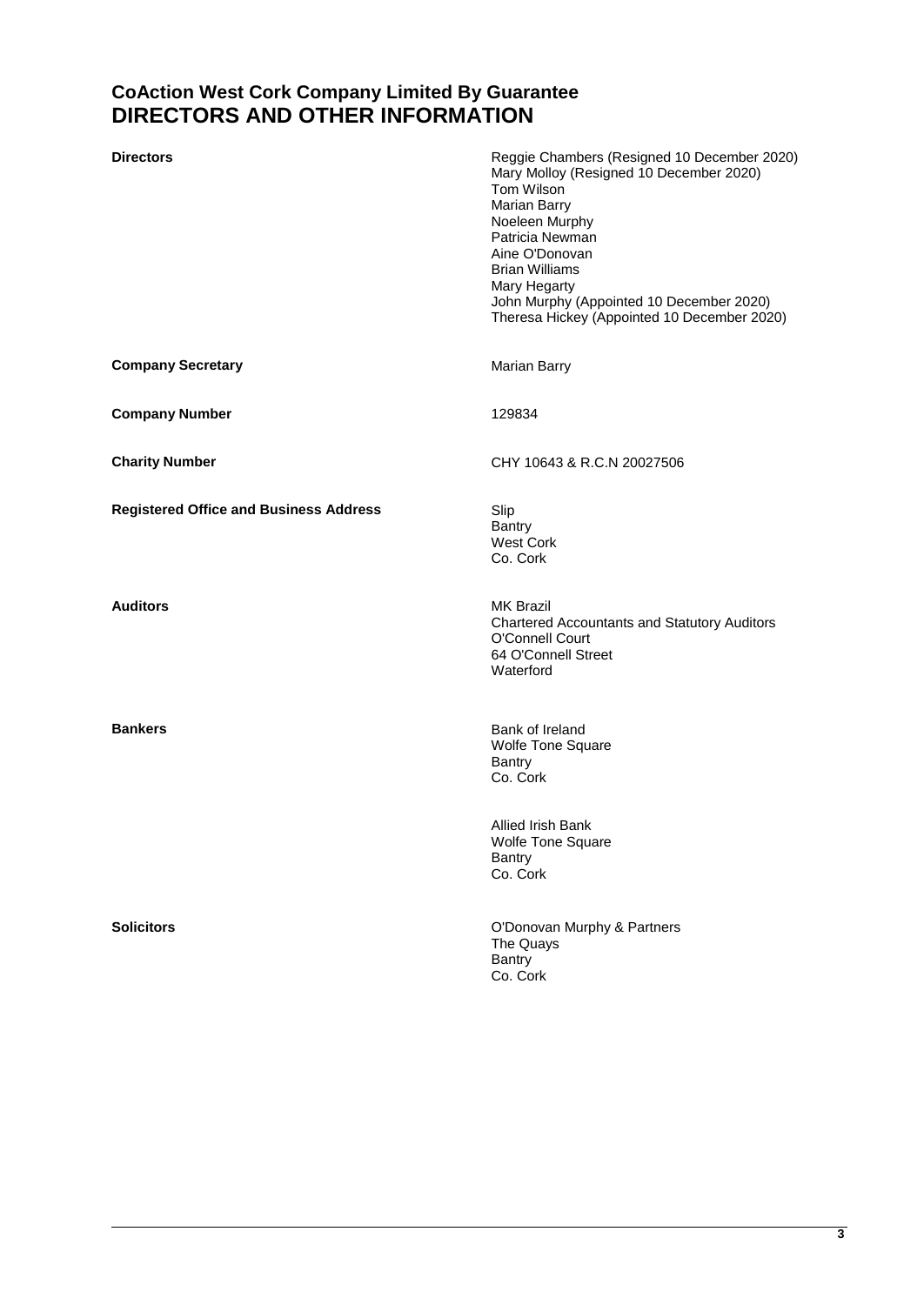for the financial year ended 31 December 2020

<span id="page-3-0"></span>The directors present their report and the audited financial statements for the financial year ended 31 December 2020.

### **Principal Activity and Review of the Business**

The principal activity of the company is the provision of Community based services to children and adults with an Intellectual disability, with or without autism, in the West Cork area. The number of people being supported by CoAction in 2020 was 165 adults and 730 children across all service areas.

The Company is limited by guarantee not having a share capital.

The outbreak of Covid-19 in early 2020 resulted in a significant worldwide slowdown in economic activity. In Ireland, the economic impact of this pandemic was characterised by the temporary closure of many businesses in "non-essential" areas, which was ordered by Government on 28th March to ensure peoples' movements were restricted in order to slow down the spread of the virus. Consequently, the company, in adopting all recommendations and guidelines, significantly changed how services were provided with the objective of continuing as much activity as possible, safely and in line with public health guidance for the remainder of 2020. Therefore, the delivery of services to people whom CoAction is funded to support had a very significant impact.

"Our vision to support people to be 'connected with' and included in the lives of those who are most important to them so that they can live full and meaningful lives, was fundamentally challenged due to the fact that most community facilities and resources were shut down for much of 2020. Even when opened, the desire to keep people safe meant that many of the children and adults we support were not willing to take any risks and refused services. For those who did accept support, the manner in which these could be provided was very limited and restricted as all public facilities were closed. Furthermore, Person-Centered Plans were suspended and replaced with 'Staying Well' plans. Only essential residential services were maintained for much of 2020 with many people losing a significant quantum of their respite support for much of the year.

As the old saying goes, every cloud has a silver lining! In the Strategic Plan, The Road Ahead, the development of one hub each year was set out. Due to the pandemic, this plan was significantly accelerated and we saw the opening of part-time temporary hubs right across West Cork, from as far west as Eyeries to as far east as Courtmacsherry in the second half of 2020. We are forever indebted to the generosity of community groups. GAA We are forever indebted to the generosity of community groups, GAA clubs and religious groups who worked with us to make services and support available to people within their local villages and communities. Tremendous opportunities were availed of to support people stay somewhat connected in an otherwise very disconnected time in Irish history due to public health restrictions. Ironically then, the pandemic provided us with the perfect opportunity to pilot the delivery of day services in local hubs and there has been invaluable learning about the advantages and disadvantages of this model of support for people as we move forward in 2021 and beyond.

Going forward the Board is concerned about the potential reduction in the level of exchequer funding made available to the HSE for funding the voluntary sector. Nevertheless, considering the uncertainties described above, the directors have a reasonable expectation that the company will continue to receive an adequate level of financial support from the HSE to allow the company to continue to provide supports and services to people in the future.

### **Structure Governance & Management**

The organisation is a charitable company, limited by guarantee. The company does not have a share capital and consequently the liability of the members is limited; subject to an undertaking by each member to contribute to the net assets of the company on winding up such amounts as may be required not exceeding  $\epsilon$ 2.

CoAction was established under a Memorandum of Association which established the objects and powers of the charitable company and is governed under its Articles of Association and managed by a Board of Directors. The Directors are non-executive members of the organisation, who do not receive remuneration for their services, and represent a diversity of skills, expertise and background. The Board meets on a monthly basis and has non-executive responsibility for the organisation and the services and supports that it provides. The Board delegates the day-to-day management of CoAction to the Chief Executive, who is in turn supported by the Senior Management Team and a tiered management system that identifies clear lines of accountability and responsibility at each level.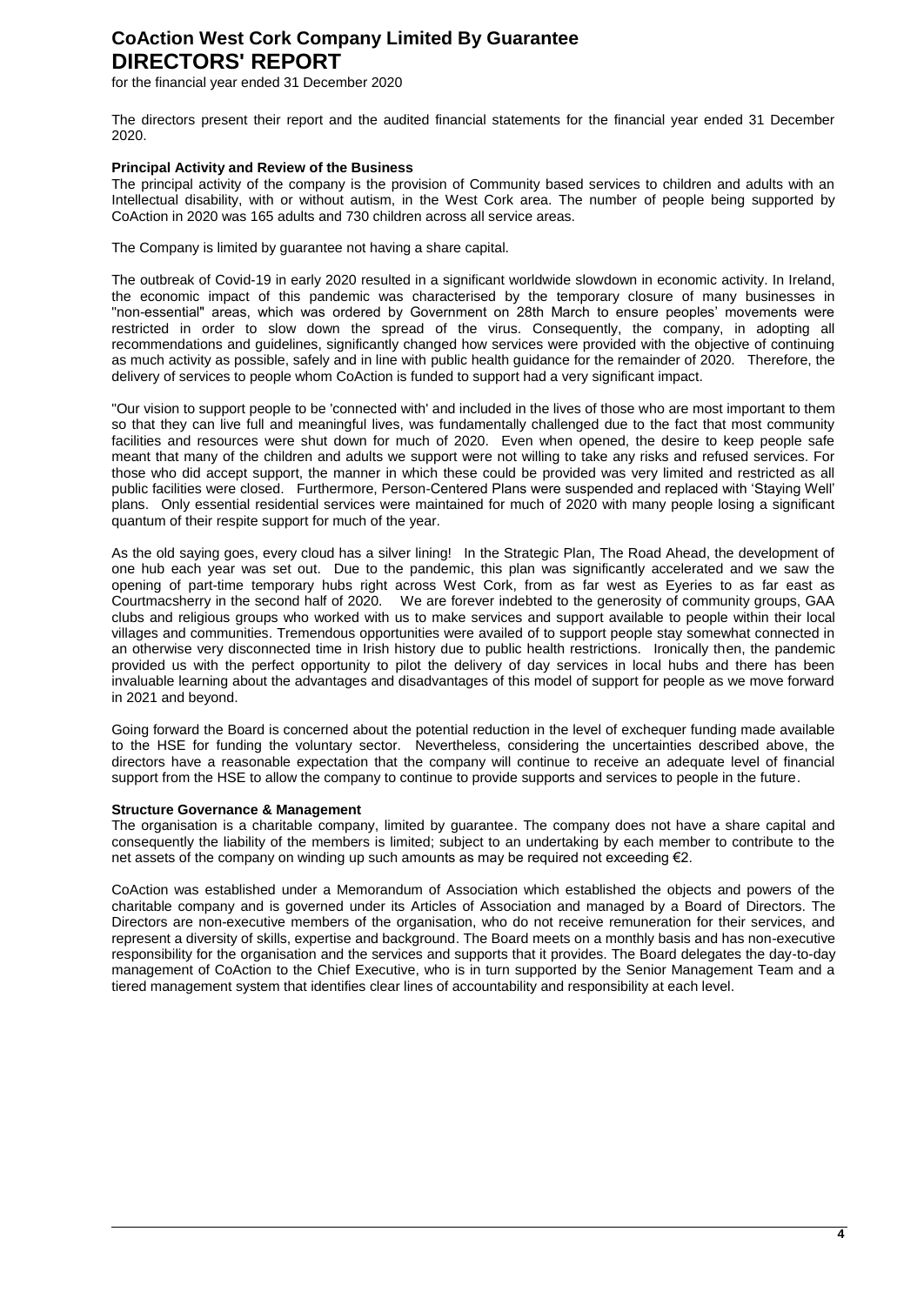for the financial year ended 31 December 2020

The Board recognises the value of high standards of corporate governance and operates with the support of several Board Committees who have responsibility in specific aspects of the organisation and report to the Board.

The following is a list of the Board Committees and a brief outline off their area of oversight:

#### **Nominations Committee**

The purpose of this Committee is to develop a plan for the orderly succession of appointments to the Board of CoAction West Cork CLG and to Board Committees.

#### **Quality & Risk Committee**

The purpose of the Quality & Risk Committee is to assist the Board in fulfilling its duties by overseeing quality and risk on behalf of the Board.

#### **Remunerations Committee**

The purpose of the Remunerations Committee is to assist the Board in fulfilling its duties by overseeing employee remuneration and related matters on behalf of the Board. In addition, it is required to ensure performance evaluation and succession planning at Executive Management level.

#### **Finance, Audit & Buildings Committee**

The purpose of the Finance, Audit & Buildings Committee is to assist the Board in fulfilling its duties by overseeing financial governance, including financial risk on behalf of the Board.

#### **Buildings Advisory Group**

The Board established this group in 2019 to advise the Finance, Audit & Buildings Committee and ultimately the Board on all buildings related matters.

#### **Principal Risks and Uncertainties**

The Directors are satisfied that the risks facing the organisation have been identified and managed through the ongoing maintenance of the Risk Register and Quality & Risk Committee oversight and the development of a corporate risk register in Quarter 4 2020, which is now a standing item at all Board meetings.

The management of risks in the organisation is viewed by the Board as a corporate governance priority and there is a Risk Management Policy in place to support compliance in this area. CoAction's internal control systems are supported by policies, procedures, protocols and standard operating procedures (SOPs) covering all aspects of the work of the organisation. It is noted that due to the unprecedented situation the Senior Management Team were in and associated pressures with managing the provision of services throughout the pandemic, the normal cycle of policy review was temporarily suspended and will recommence once normal operations resume.

The annual budget is approved by the Board at the beginning of the year. Management Accounts are reviewed by the Finance, Audit & Buildings Committee each quarter, including explanation of variances and revised forecasts before presentation to the Board.

It is the policy of CoAction that all staff and volunteers are made aware of their responsibilities through adherence to all relevant policies. CoAction is committed to the development and training of each member of staff, equipping them with the necessary skills and knowledge to provide the best possible quality supports. In Quarter 2 and 3 of 2020 some staff training was delayed as all face-to-face training was cancelled and online mandatory training had to be sourced and organized.

In mid-2020 the Board formally agreed to defer the implementation of the Strategic Plan due to the impact of the pandemic.

CoAction, as a distinct legal entity which is obliged to operate its business in conformity with the best practice within its regulatory environment manages all the usual risks associated with the sizeable entity. The organisation relies heavily on HSE for funds, and any curtailment in this source of funding would have a significant impact on the ability to provide supports and services to the people we serve.

As an employer and owner/occupier of properties, CoAction must comply with the standards set down in Safety, Health & Welfare at Work legislation and with all associated employer liability and public liability requirements.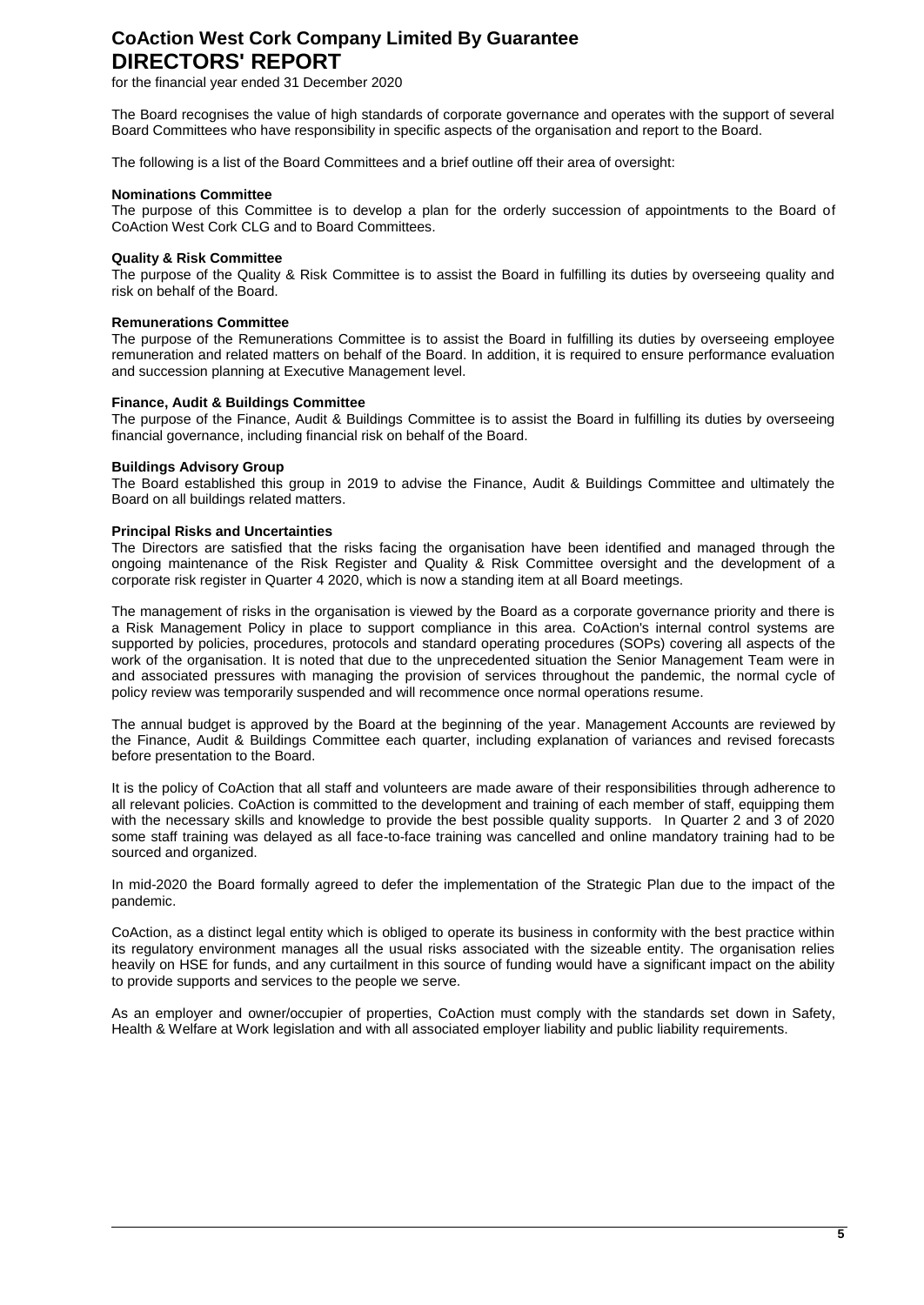for the financial year ended 31 December 2020 **Financial Results**

The surplus/(deficit) for the financial year after providing for depreciation amounted to  $\epsilon$ 13,076 (2019 -  $\epsilon$ (104,849)).

At the end of the financial year, the company has assets of €11,325,164 (2019 - €9,769,933) and liabilities of  $€2,813,941$  (2019 - €1,357,786). The net assets of the company have increased by €99,076.

#### **Directors and Secretary**

The directors who served throughout the financial year, except as noted, were as follows:

Reggie Chambers (Resigned 10 December 2020) Mary Molloy (Resigned 10 December 2020) Tom Wilson Marian Barry Noeleen Murphy Patricia Newman Aine O'Donovan Brian Williams Mary Hegarty John Murphy (Appointed 10 December 2020) Theresa Hickey (Appointed 10 December 2020)

The secretary who served throughout the financial year was Marian Barry.

In accordance with the Constitution, the directors retire by rotation and, being eligible, offer themselves for re-election.

#### **Future Developments**

The company plans on continuing the activity outlined above in the future subject to satisfactory funding arrangements. At the time of approving the financial statements, the company continues to be exposed to the effects of the Covid-19 pandemic which has had an effect on the company's activities in the community. In planning its future, the directors will seek to develop the company's activities whilst managing the effects of the difficult period caused by this outbreak. The company intends to continue raising awareness of their organisation.

#### **Post Balance Sheet Events**

There have been no significant events affecting the company since the financial year-end.

#### **Auditors**

MK Brazil, (Chartered Accountants), were appointed auditors by the directors to fill the casual vacancy and they have expressed their willingness to continue in office in accordance with the provisions of section 380 of the Companies Act 2014.

#### **Reserves Policy**

As part of good governance CoAction operates a Reserves Policy which is reviewed annually and was updated during 2020. This review looked at the pattern of income and expenditure together with all commitments to which CoAction is or may become obligated under formal or informal arrangements and planned capital expenditure.

Reserves are needed to bridge this gap should a delay arise between the spending and receipt of income and in addition to cover unplanned or emergency expenditure as well as to fund planned projects.

#### **Sinking Fund Policy**

CoAction's Reserves Policy ensures that adequate reserves are maintained to fund such unexpected expenditure, shortfalls in income, to provide emergency, short term services or projects, to provide for sinking fund requirements and to accumulate the funds for specific planned major projects or events.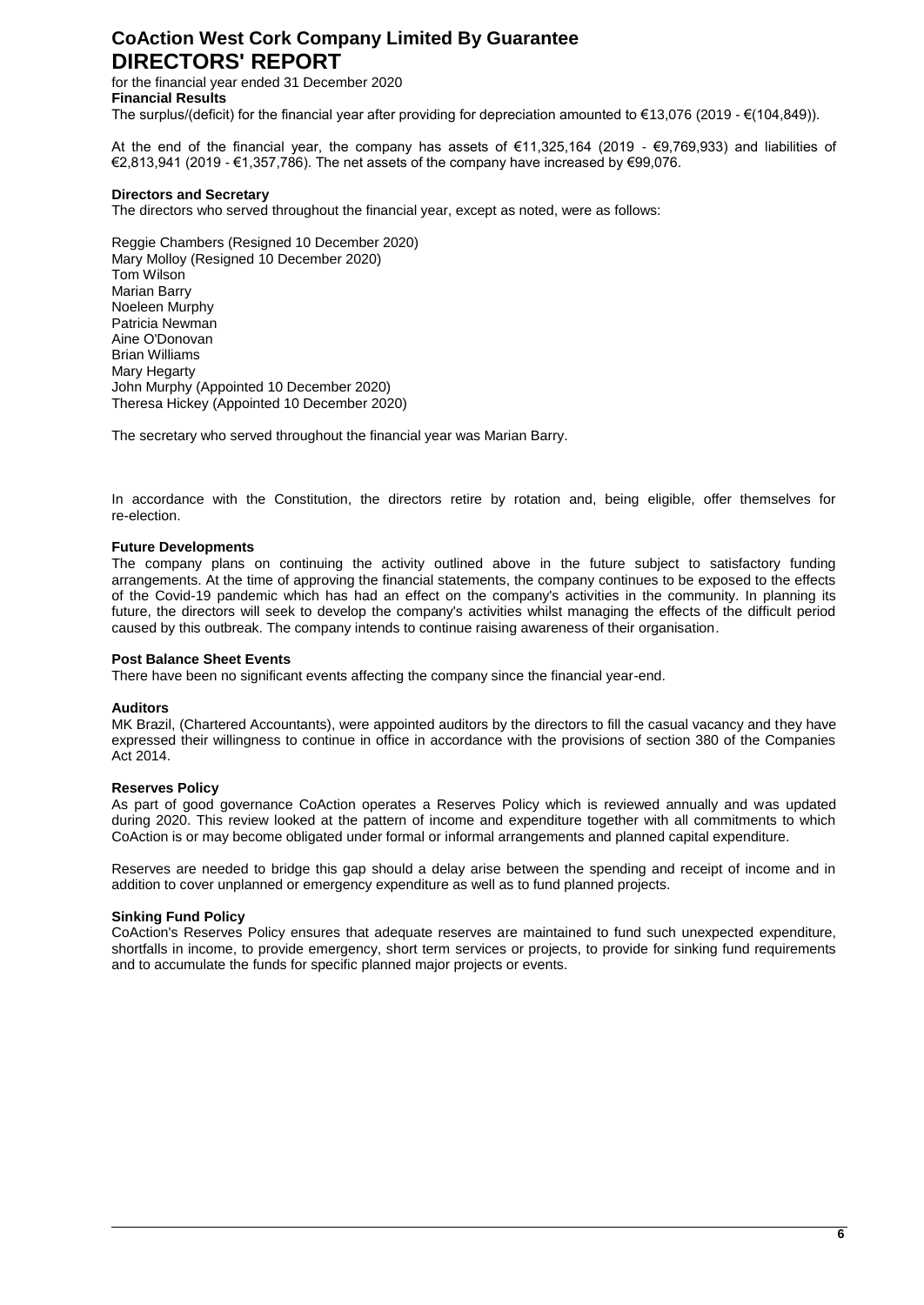for the financial year ended 31 December 2020

#### **Internal Audit Process**

The Board has committed to implementing a robust internal audit process which we aim to commence in 2022, subject to available funding.

#### **Board Evaluation**

Every Board has a responsibility to its stakeholders to ensure the organisation is being run and being governed in a responsible and efficient manner. For charities such as CoAction there is the added responsibility of ensuring the organisation complies with all governance provisions of our own constitution and any other relevant statutory or administrative requirements. The Board of Directors has commenced the process of self-evaluation and this is on-going.

#### **Presentation of financial statements**

CoAction West Cork's 2020 accounts were independently audited by MK Brazil's and were prepared in accordance with Irish & UK accounting standards. We are working towards compliance with the Statement of Recommended Practice (SORP) for charities, for example, creating providing additional analysis of income, additional disclosure surrounding donations and creating additional reserve accounts.

#### **Statement on Relevant Audit Information**

In accordance with section 330 of the Companies Act 2014, so far as each of the persons who are directors at the time this report is approved are aware, there is no relevant audit information of which the statutory auditors are unaware. The directors have taken all steps that they ought to have taken to make themselves aware of any relevant audit information and they have established that the statutory auditors are aware of that information.

#### **Accounting Records**

To ensure that adequate accounting records are kept in accordance with sections 281 to 285 of the Companies Act 2014, the directors have employed appropriately qualified accounting personnel and have maintained appropriate computerised accounting systems. The accounting records are located at the company's office at Slip, Bantry, West Cork, Co. Cork.

Signed on behalf of the board

**Dire**  $\alpha$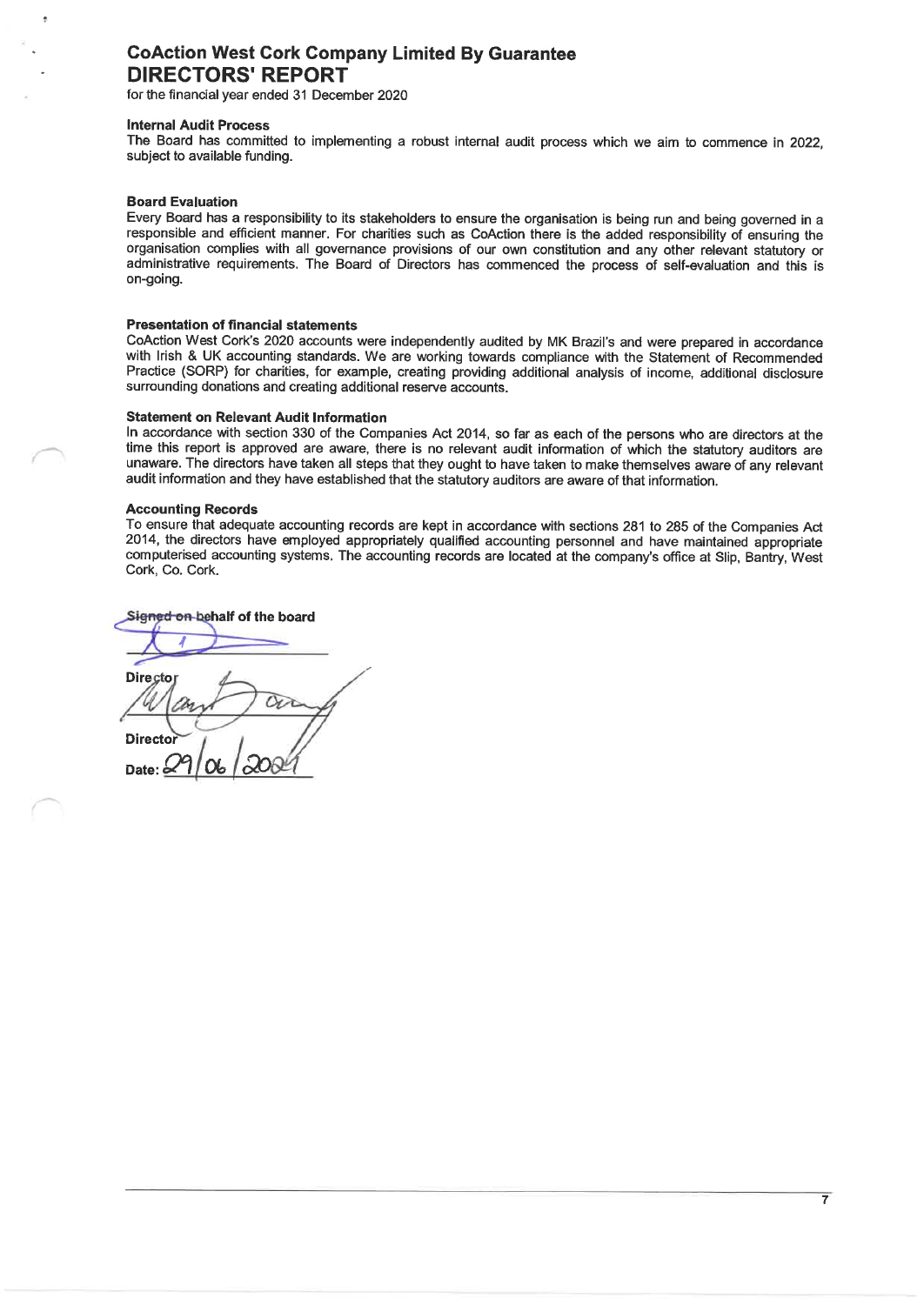### **CoAction West Cork Company Limited By Guarantee** DIRECTORS' RESPONSIBILITIES STATEMENT

for the financial year ended 31 December 2020

The directors are responsible for preparing the Directors' Report and the financial statements in accordance with applicable Irish law and regulations.

Irish company law requires the directors to prepare financial statements for each financial year. Under the law the directors have elected to prepare the financial statements in accordance with the Companies Act 2014 and FRS 102 "The Financial Reporting Standard applicable in the UK and Republic of Ireland" issued by the Financial Reporting Council. Under company law, the directors must not approve the financial statements unless they are satisfied that they give a true and fair view of the assets, liabilities and financial position of the company as at the financial year end date and of the surplus or deficit of the company for the financial year and otherwise comply with the Companies Act 2014.

In preparing these financial statements, the directors are required to:

- select suitable accounting policies for the company financial statements and then apply them consistently;
- make judgements and accounting estimates that are reasonable and prudent;
- state whether the financial statements have been prepared in accordance with applicable accounting standards, identify those standards, and note the effect and the reasons for any material departure from those standards; and
- prepare the financial statements on the going concern basis unless it is inappropriate to presume that the company will continue in business.

The directors are responsible for ensuring that the company keeps or causes to be kept adequate accounting records which correctly explain and record the transactions of the company, enable at any time the assets, liabilities, financial position and surplus or deficit of the company to be determined with reasonable accuracy, enable them to ensure that the financial statements and Directors' Report comply with the Companies Act 2014 and enable the financial statements to be readily and properly audited. They are also responsible for safeguarding the assets of the company and hence for taking reasonable steps for the prevention and detection of fraud and other irregularities.

Signed on behalf of the board

Director **Director** Date: 29/06/2021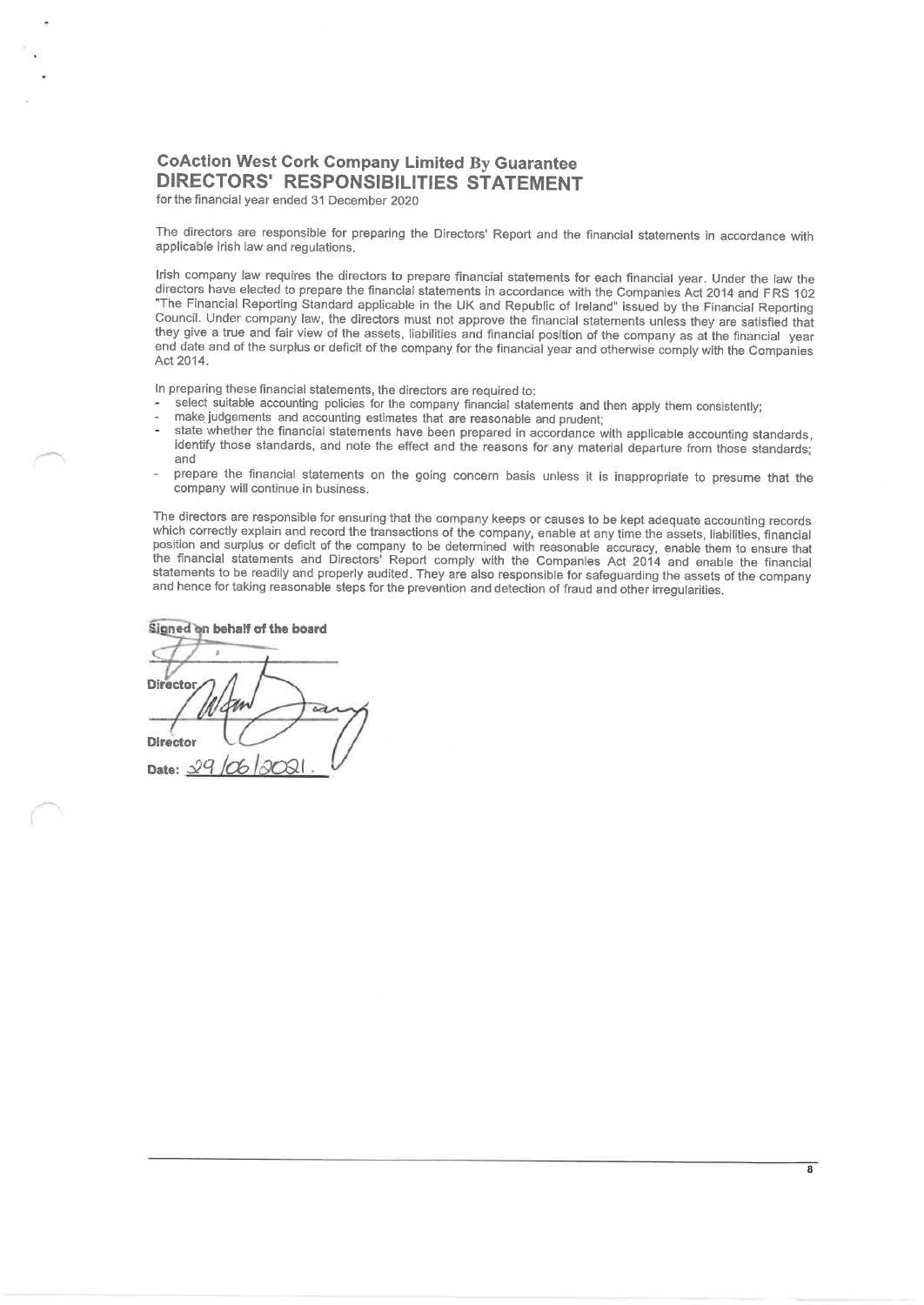### **INDEPENDENT AUDITOR'S REPORT to the Members of CoAction West Cork Company Limited By Guarantee**

#### <span id="page-8-0"></span>**Report on the audit of the financial statements**

#### **Opinion**

We have audited the financial statements of CoAction West Cork Company Limited By Guarantee ('the company') for the financial year ended 31 December 2020 which comprise the Income and Expenditure Account, the Balance Sheet, the Reconciliation of Members' Funds, the Statement of Cash Flows and notes to the financial statements, including the summary of significant accounting policies set out in note 2. The financial reporting framework that has been applied in their preparation is Irish Law and FRS 102 "The Financial Reporting Standard applicable in the UK and Republic of Ireland" issued in the United Kingdom by the Financial Reporting Council.

In our opinion the financial statements:

- give a true and fair view of the assets, liabilities and financial position of the company as at 31 December 2020 and of its surplus for the financial year then ended;
- have been properly prepared in accordance with FRS 102 "The Financial Reporting Standard applicable in the UK and Republic of Ireland"; and
- have been properly prepared in accordance with the requirements of the Companies Act 2014.

#### **Basis for opinion**

We conducted our audit in accordance with International Standards on Auditing (Ireland) (ISAs (Ireland)) and applicable law. Our responsibilities under those standards are described below in the Auditor's responsibilities for the audit of the financial statements section of our report. We are independent of the company in accordance with the ethical requirements that are relevant to our audit of financial statements in Ireland, including the Ethical Standard for Auditors (Ireland) issued by the Irish Auditing and Accounting Supervisory Authority (IAASA).

#### **Conclusions relating to going concern**

In auditing the financial statements, we have concluded that the directors' use of the going concern basis of accounting in the preparation of the financial statements is appropriate.

Based on the work we have performed, we have not identified any material uncertainties relating to events or conditions that, individually or collectively, may cast significant doubt on the company's ability to continue as a going concern for a period of at least twelve months from the date when the financial statements are authorised for issue.

Our responsibilities and the responsibilities of the directors with respect to going concern are described in the relevant sections of this report.

#### **Other Information**

The directors are responsible for the other information. The other information comprises the information included in the annual report other than the financial statements and our Auditor's Report thereon. Our opinion on the financial statements does not cover the other information and, except to the extent otherwise explicitly stated in our report, we do not express any form of assurance conclusion thereon.

Our responsibility is to read the other information and, in doing so, consider whether the other information is materially inconsistent with the financial statements or our knowledge obtained in the course of the audit, or otherwise appears to be materially misstated. If we identify such material inconsistencies or apparent material misstatements, we are required to determine whether there is a material misstatement in the financial statements or a material misstatement of the other information. If, based on the work we have performed, we conclude that there is a material misstatement of this other information, we are required to report that fact. We have nothing to report in this regard.

#### **Opinions on other matters prescribed by the Companies Act 2014**

In our opinion, based solely on the work undertaken in the course of the audit, we report that:

- the information given in the Directors' Report for the financial year for which the financial statements are prepared is consistent with the financial statements; and
- the Directors' Report has been prepared in accordance with the Companies Act 2014.

We have obtained all the information and explanations which, to the best of our knowledge and belief, are necessary for the purposes of our audit.

In our opinion the accounting records of the company were sufficient to permit the financial statements to be readily and properly audited. In our opinion the financial statements are in agreement with the accounting records.

#### **Matters on which we are required to report by exception**

Based on the knowledge and understanding of the company and its environment obtained in the course of the audit, we have not identified any material misstatements in the Directors' Report. The Companies Act 2014 requires us to report to you if, in our opinion, the disclosures of directors' remuneration and transactions required by sections 305 to 312 of the Act, which relate to disclosures of directors' remuneration and transactions are not complied with by the company. We have nothing to report in this regard.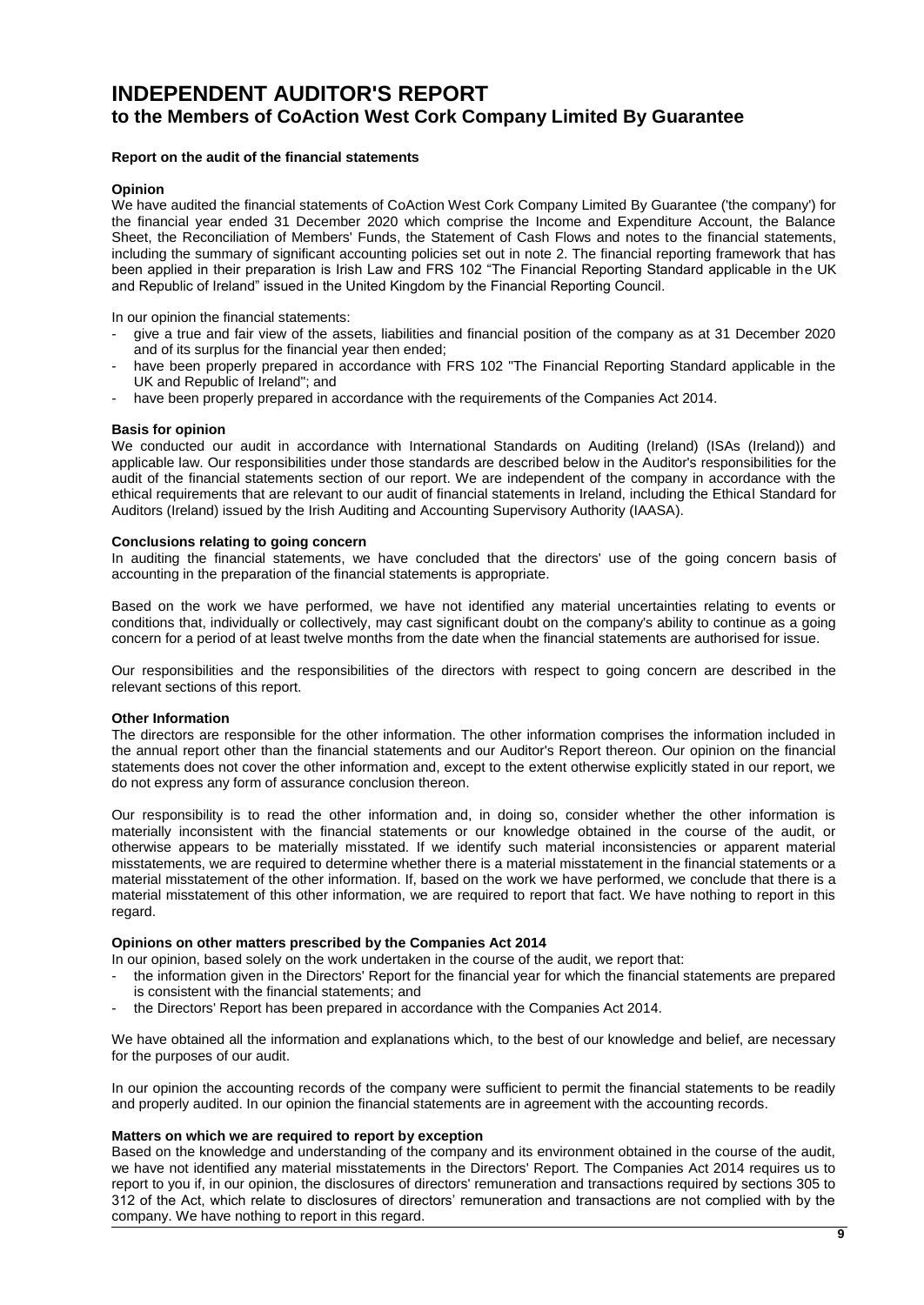# **INDEPENDENT AUDITOR'S REPORT to the Members of CoAction West Cork Company Limited By Guarantee**

#### **Respective responsibilities**

### **Responsibilities of directors for the financial statements**

As explained more fully in the Directors' Responsibilities Statement, the directors are responsible for the preparation of the financial statements in accordance with the applicable financial reporting framework that give a true and fair view, and for such internal control as they determine is necessary to enable the preparation of financial statements that are free from material misstatement, whether due to fraud or error.

In preparing the financial statements, the directors are responsible for assessing the company's ability to continue as a going concern, disclosing, if applicable, matters related to going concern and using the going concern basis of accounting unless management either intends to liquidate the company or to cease operation, or has no realistic alternative but to do so.

#### **Auditor's responsibilities for the audit of the financial statements**

Our objectives are to obtain reasonable assurance about whether the financial statements as a whole are free from material misstatement, whether due to fraud or error, and to issue an Auditor's Report that includes our opinion. Reasonable assurance is a high level of assurance, but is not a guarantee that an audit conducted in accordance with ISAs (Ireland) will always detect a material misstatement when it exists. Misstatements can arise from fraud or error and are considered material if, individually or in the aggregate, they could reasonably be expected to influence the economic decisions of users taken on the basis of these financial statements.

A further description of our responsibilities for the audit of the financial statements is contained in the appendix to this report, located at page [11,](#page-10-0) which is to be read as an integral part of our report.

#### **The purpose of our audit work and to whom we owe our responsibilities**

Our report is made solely to the company's members, as a body, in accordance with section 391 of the Companies Act 2014. Our audit work has been undertaken so that we might state to the company's members those matters we are required to state to them in an Auditor's Report and for no other purpose. To the fullest extent permitted by law, we do not accept or assume any responsibility to anyone other than the company and the company's members, as a body, for our audit work, for this report, or for the opinions we have formed.

**John Foley FCA for and on behalf of MK BRAZIL** Chartered Accountants and Statutory Auditors O'Connell Court 64 O'Connell Street **Waterford** 

<span id="page-9-0"></span>**Date: 29th June 2021**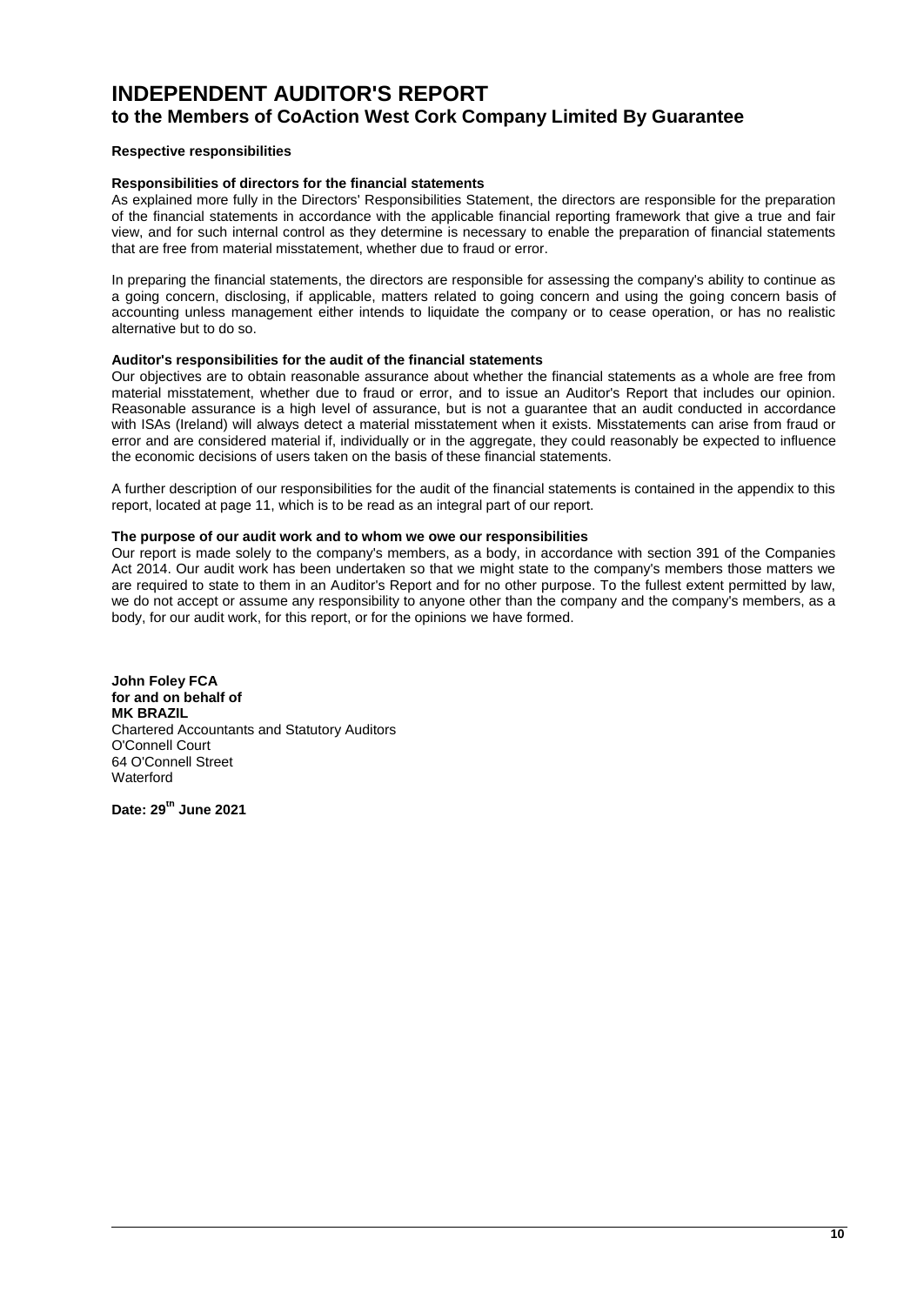### **CoAction West Cork Company Limited By Guarantee APPENDIX TO THE INDEPENDENT AUDITOR'S REPORT**

### <span id="page-10-0"></span>**Further information regarding the scope of our responsibilities as auditor**

As part of an audit in accordance with ISAs (Ireland), we exercise professional judgement and maintain professional scepticism throughout the audit. We also:

- Identify and assess the risks of material misstatement of the financial statements, whether due to fraud or error, design and perform audit procedures responsive to those risks, and obtain audit evidence that is sufficient and appropriate to provide a basis for our opinion. The risk of not detecting a material misstatement resulting from fraud is higher than for one resulting from error, as fraud may involve collusion, forgery, intentional omissions, misrepresentations, or the override of internal control.
- Obtain an understanding of internal control relevant to the audit in order to design audit procedures that are appropriate in the circumstances, but not for the purpose of expressing an opinion on the effectiveness of the company's internal control.
- Evaluate the appropriateness of accounting policies used and the reasonableness of accounting estimates and related disclosures made by the directors.
- Conclude on the appropriateness of the directors' use of the going concern basis of accounting and, based on the audit evidence obtained, whether a material uncertainty exists related to events or conditions that may cast significant doubt on the company's ability to continue as a going concern. If we conclude that a material uncertainty exists, we are required to draw attention in our Auditor's Report to the related disclosures in the financial statements or, if such disclosures are inadequate, to modify our opinion. Our conclusions are based on the audit evidence obtained up to the date of our Auditor's Report. However, future events or conditions may cause the company to cease to continue as a going concern.
- Evaluate the overall presentation, structure and content of the financial statements, including the disclosures, and whether the financial statements represent the underlying transactions and events in a manner that achieves fair presentation.

We communicate with those charged with governance regarding, among other matters, the planned scope and timing of the audit and significant audit findings, including any significant deficiencies in internal control that we identify during our audit.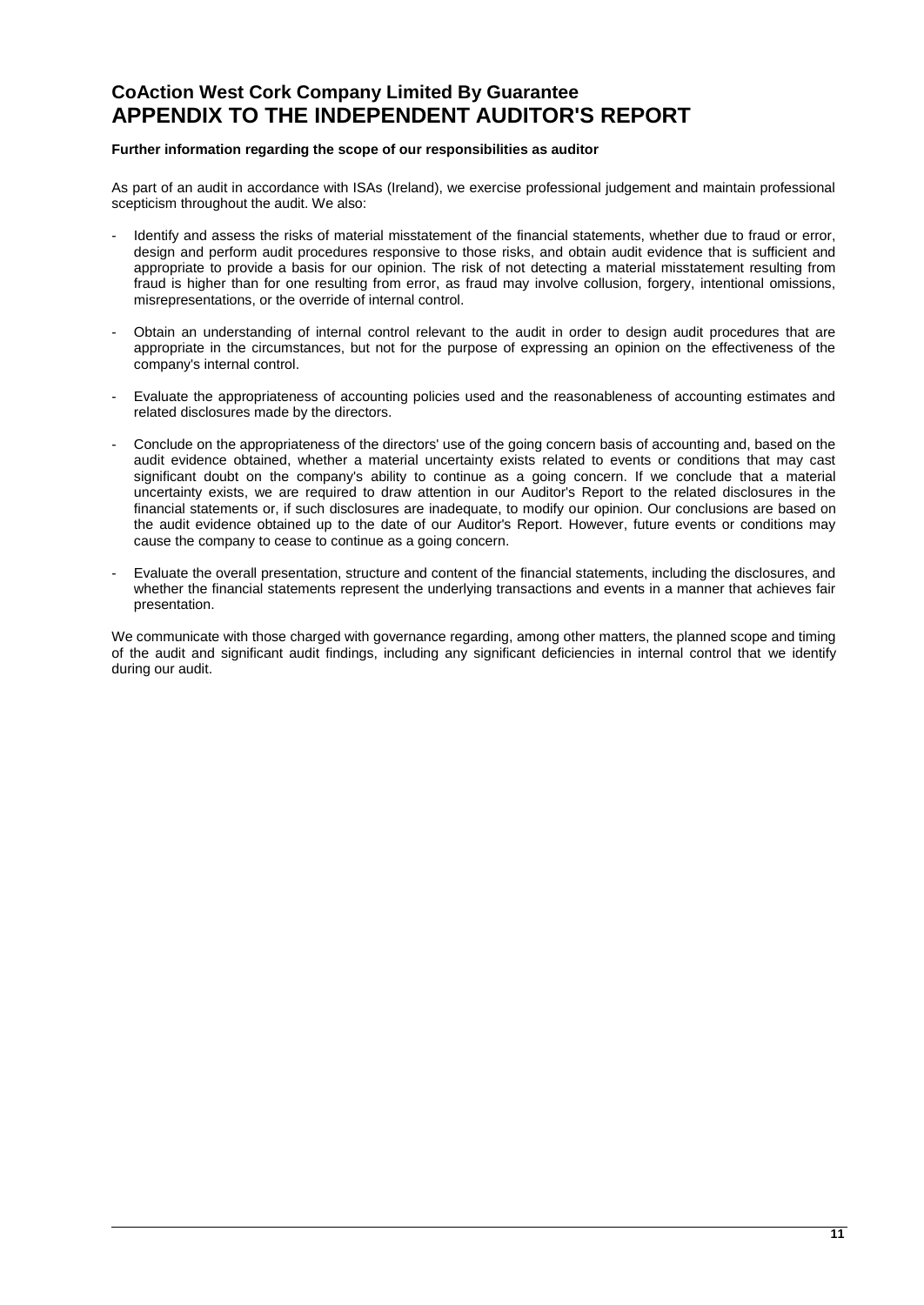# **CoAction West Cork Company Limited By Guarantee INCOME AND EXPENDITURE ACCOUNT**

for the financial year ended 31 December 2020

|                                                                       | <b>Notes</b> | 2020<br>€   | 2019<br>€<br>as restated |
|-----------------------------------------------------------------------|--------------|-------------|--------------------------|
| <b>Income</b>                                                         | 5            | 8,973,861   | 8.624.741                |
| <b>Expenditure</b>                                                    |              | (8,960,785) | (8,729,590)              |
| Surplus/(deficit) for the financial year                              | 16           | 13,076      | (104, 849)               |
| The components increase and concerted all selections of $\mathcal{L}$ |              |             |                          |

The company's income and expenses all relate to continuing operations.

Approved by the board on  $\frac{39}{00}$   $\frac{1}{200}$  and signed on its behalf by:

**Director** Direct6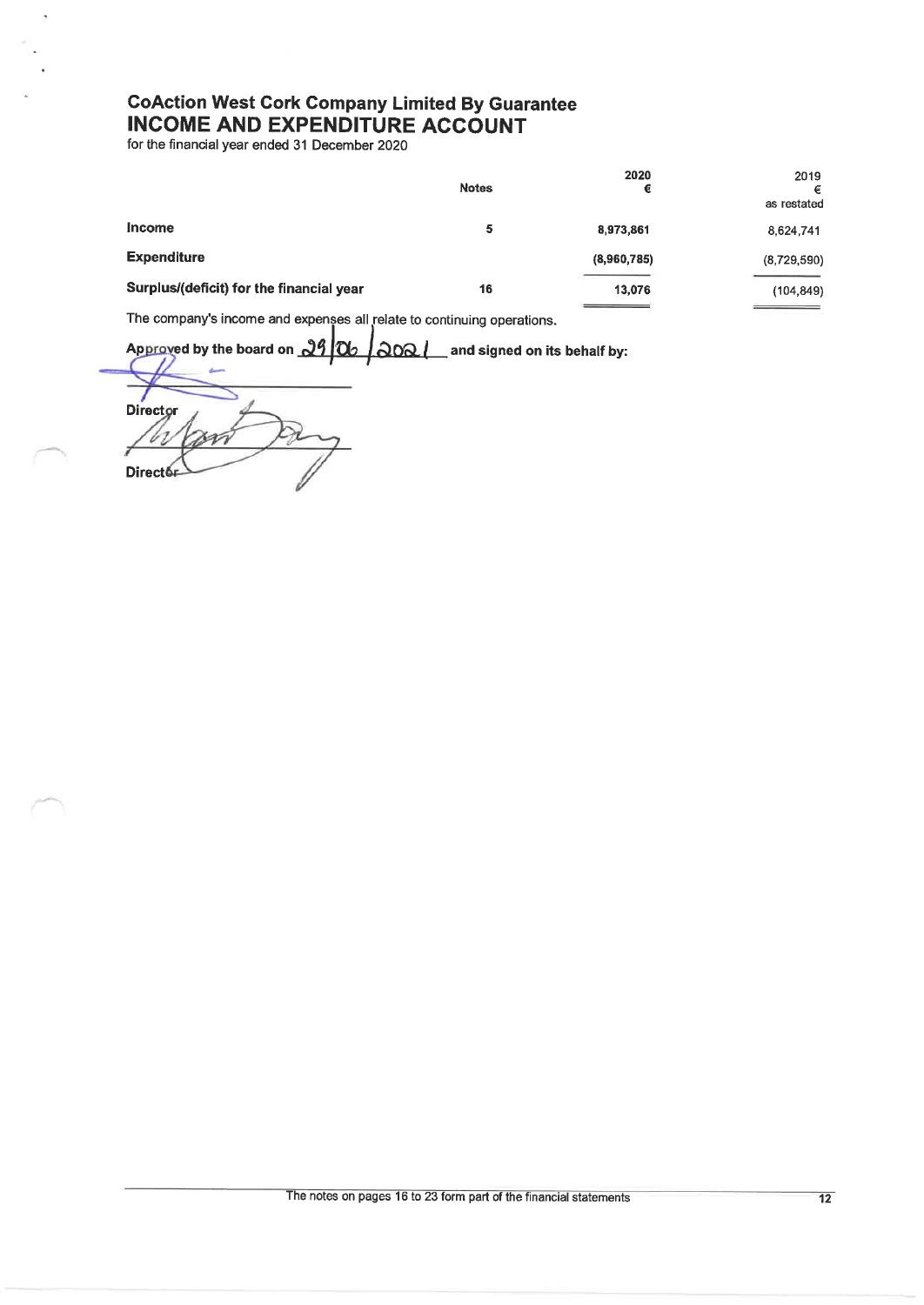# **CoAction West Cork Company Limited By Guarantee**

# **BALANCE SHEET**

as at 31 December 2020

 $\ddot{\phantom{a}}$ 

|                                                |              | 2020        | 2019             |
|------------------------------------------------|--------------|-------------|------------------|
|                                                | <b>Notes</b> | €           | €<br>as restated |
| <b>Fixed Assets</b>                            |              |             |                  |
| Tangible assets                                | 9            | 7,785,087   | 7,942,294        |
| <b>Current Assets</b>                          |              |             |                  |
| <b>Debtors</b>                                 | 10           | 1.124.473   | 547,666          |
| Cash and cash equivalents                      |              | 2,415,604   | 1,279,973        |
|                                                |              | 3,540,077   | 1,827,639        |
| Creditors: Amounts falling due within one year | 11           | (1,934,776) | (598,098)        |
| <b>Net Current Assets</b>                      |              | 1,605,301   | 1,229,541        |
| <b>Total Assets less Current Liabilities</b>   |              | 9,390,388   | 9,171,835        |
| <b>Capital Funding</b>                         | 14           | (879, 165)  | (759, 688)       |
| <b>Net Assets</b>                              |              | 8,511,223   | 8,412,147        |
|                                                |              |             |                  |
| <b>Reserves</b>                                |              |             |                  |
| <b>Revaluation reserve</b>                     | 16           | 5,310,130   | 5,310,130        |
| Capital reserves and funds                     | 16           | 86,000      |                  |
| Income and expenditure account                 | 16           | 3,115,093   | 3,102,017        |
| <b>Members' Funds</b>                          |              | 8,511,223   | 8,412,147        |
|                                                |              |             |                  |

Approved by the board on  $\mathcal{B}$   $\alpha$   $\alpha$   $\alpha$  and signed on its behalf by: Director

 $\infty$ 

**Director**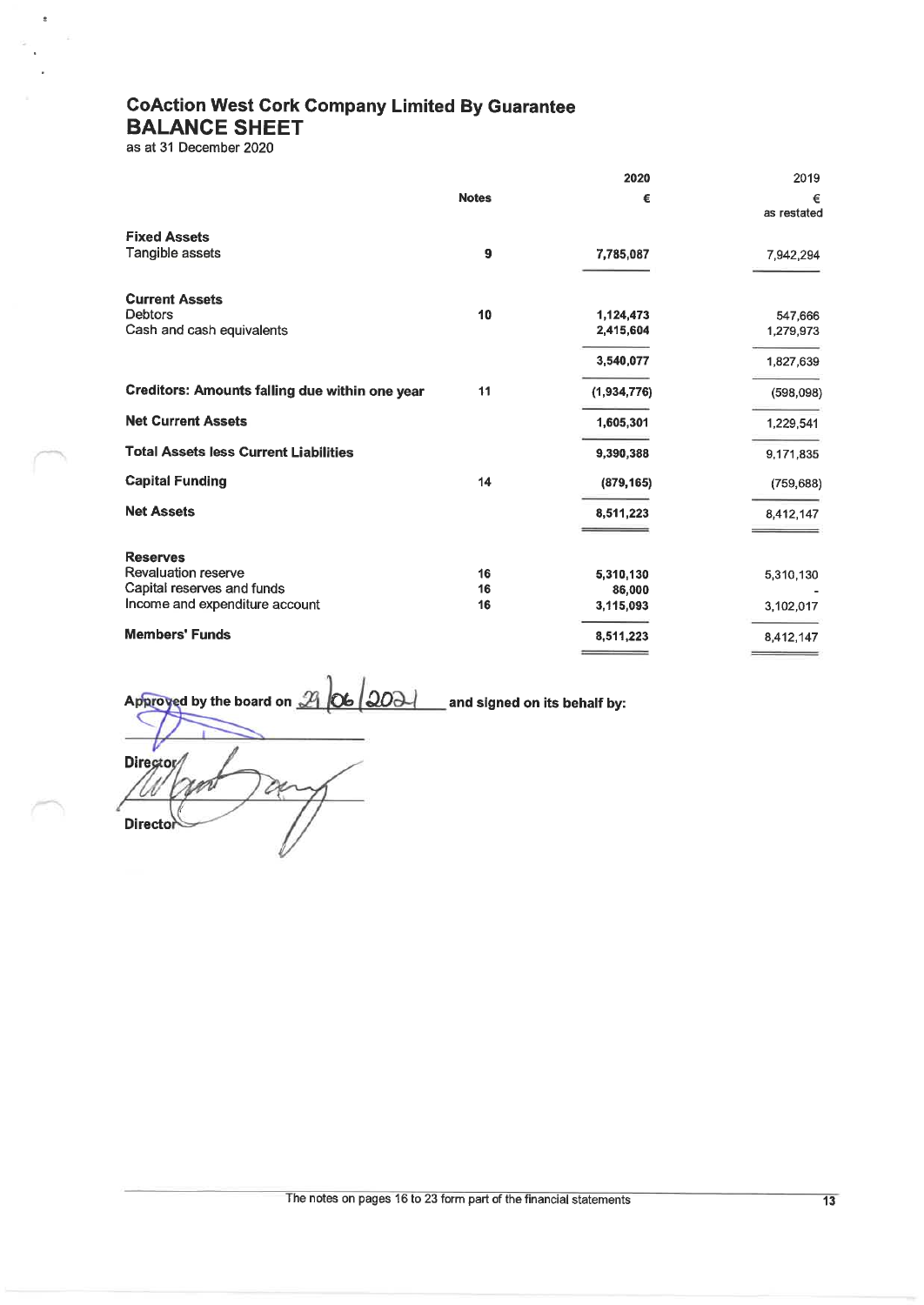# **CoAction West Cork Company Limited By Guarantee RECONCILIATION OF MEMBERS' FUNDS**

<span id="page-13-0"></span>**as at 31 December 2020**

|                                                | <b>Retained</b><br>surplus | <b>Revaluation</b><br>reserve | <b>Restricted</b><br>Capital<br>reserve | <b>Total</b> |
|------------------------------------------------|----------------------------|-------------------------------|-----------------------------------------|--------------|
|                                                | €                          | €                             | €                                       | €            |
| At 1 January 2019                              |                            |                               |                                         |              |
| as previously stated                           | 3,377,774                  | 5,438,852                     |                                         | 8,816,626    |
| Prior financial year error correction (Note 8) | (299, 630)                 |                               |                                         | (299, 630)   |
| At 1 January 2019                              | 3,078,144                  | 5,438,852                     |                                         | 8,516,996    |
| Deficit for the financial year                 | (104, 849)                 |                               |                                         | (104, 849)   |
| Other movements in                             |                            |                               |                                         |              |
| Members' Funds                                 | 128,722                    | (128, 722)                    |                                         |              |
| At 31 December 2019                            |                            |                               |                                         |              |
| as previously stated                           | 2,973,295                  | 5,310,130                     |                                         | 8,283,425    |
| Prior financial year correction (Note 8)       | 128,722                    |                               |                                         | 128,722      |
| At 31 December 2019                            | 3,102,017                  | 5,310,130                     |                                         | 8,412,147    |
| Surplus for the financial year                 | 13,076                     |                               |                                         | 13,076       |
| Other movements in<br>Members' Funds           |                            |                               | 86,000                                  | 86,000       |
|                                                |                            |                               |                                         |              |
| At 31 December 2020                            | 3,115,093                  | 5,310,130                     | 86,000                                  | 8,511,223    |
|                                                |                            |                               |                                         |              |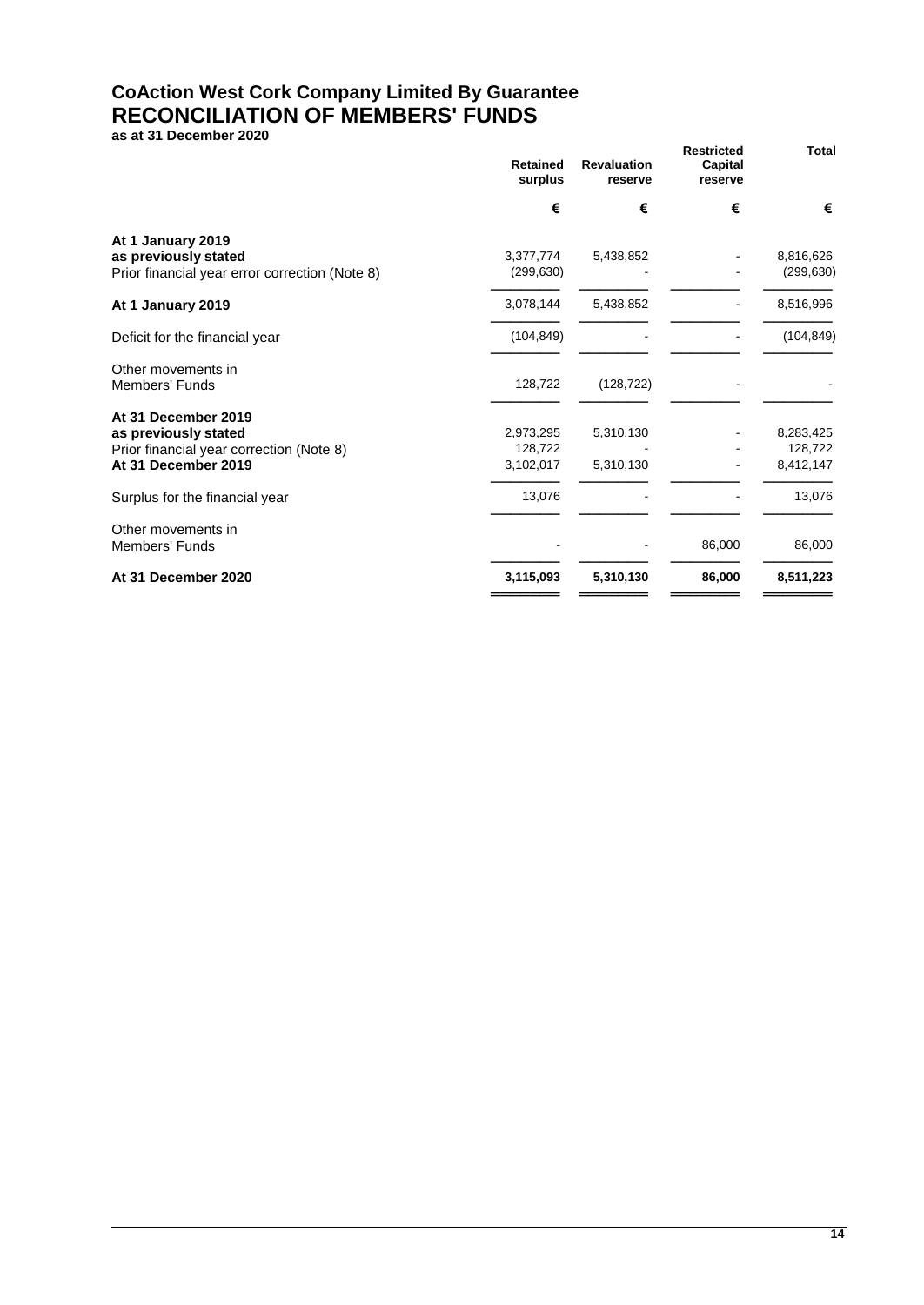### **CoAction West Cork Company Limited By Guarantee STATEMENT OF CASH FLOWS**

<span id="page-14-0"></span>

|                                                                                                                  |              | 2020       | 2019        |
|------------------------------------------------------------------------------------------------------------------|--------------|------------|-------------|
|                                                                                                                  | <b>Notes</b> | €          | €           |
| Cash flows from operating activities                                                                             |              |            | as restated |
| Surplus/(deficit) for the financial year                                                                         |              | 13,076     | (104, 849)  |
| Adjustments for:                                                                                                 |              |            |             |
| Depreciation                                                                                                     |              | 502,657    | 492,221     |
| Surplus/deficit on disposal of tangible fixed assets                                                             |              |            | 24,000      |
| <b>Grant Amortisation</b>                                                                                        |              | (189, 523) | (152, 502)  |
|                                                                                                                  |              | 326,210    | 258,870     |
| Movements in working capital:                                                                                    |              |            |             |
| Movement in debtors                                                                                              |              | (576, 807) | (373, 396)  |
| Movement in creditors                                                                                            |              | 1,336,678  | (429, 595)  |
| Cash generated from/(used in) operations                                                                         |              | 1,086,081  | (544, 121)  |
| Cash flows from investing activities                                                                             |              |            |             |
| Payments to acquire tangible fixed assets                                                                        |              | (345, 450) | (315,988)   |
| Receipts from sales of tangible fixed assets                                                                     |              |            | 210,000     |
| Net cash used in investment activities                                                                           |              | (345, 450) | (105, 988)  |
| Cash flows from financing activities                                                                             |              |            |             |
| Capital contribution received                                                                                    |              | 86,000     |             |
| Capital Funding                                                                                                  |              | 309,000    |             |
| Net cash generated from financing activities                                                                     |              | 395,000    |             |
|                                                                                                                  |              | 1,135,631  | (650, 109)  |
| Net increase/(decrease) in cash and cash equivalents<br>Cash and cash equivalents at beginning of financial year |              | 1,279,973  | 1,930,082   |
|                                                                                                                  |              |            |             |
| Cash and cash equivalents at end of financial year                                                               | 20           | 2,415,604  | 1,279,973   |
|                                                                                                                  |              |            |             |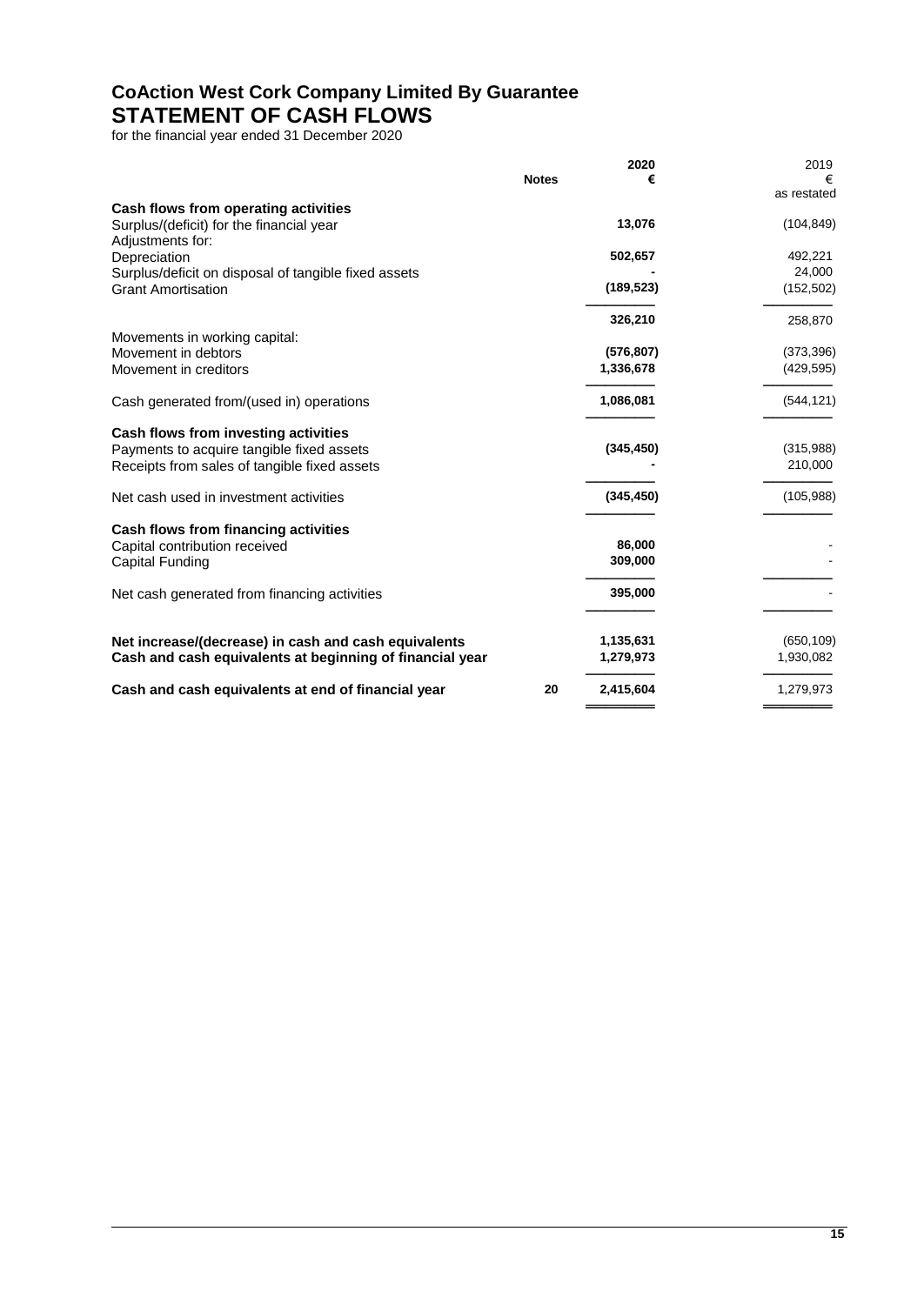for the financial year ended 31 December 2020

### <span id="page-15-0"></span>**1. GENERAL INFORMATION**

CoAction West Cork Company Limited By Guarantee is a company limited by guarantee incorporated and registered in the Republic of Ireland. The registered number of the company is 129834. The registered office of the company is Slip, Bantry, West Cork, Co. Cork which is also the principal place of business of the company. The nature of the company's operations and its principal activities are set out in the Directors' Report. The financial statements have been presented in Euro  $(\epsilon)$  which is also the functional currency of the company.

#### **2. SUMMARY OF SIGNIFICANT ACCOUNTING POLICIES**

The following accounting policies have been applied consistently in dealing with items which are considered material in relation to the company's financial statements.

#### **Statement of compliance**

The financial statements of the company for the financial year ended 31 December 2020 have been prepared on the going concern basis and in accordance with FRS 102 "The Financial Reporting Standard applicable in the UK and Republic of Ireland" (FRS 102).

#### **Basis of preparation**

The financial statements have been prepared on the going concern basis and in accordance with the historical cost convention except for certain properties and financial instruments that are measured at revalued amounts or fair values, as explained in the accounting policies below. Historical cost is generally based on the fair value of the consideration given in exchange for assets. The financial reporting framework that has been applied in their preparation is the Companies Act 2014 and FRS 102 "The Financial Reporting Standard applicable in the UK and Republic of Ireland" issued by the Financial Reporting Council.

The company qualifies as a medium company as defined by section 280F of the Companies Act 2014 in respect of the financial year.

#### **Income**

State funding and funding from Public Bodies that is predetermined and agreed with the relevant authorities is recognised on an accruals basis. Grants, subsidies, or rebates that are dependent on approval by a grantor on the foot of an application made, are recognised on a cash basis. Funds received for specific projects and not spent at year end are deferred to match the costs that they are intended to compensate.

Income from rents, contributions for summer camps and other activities and other funds generated by voluntary activities are included in the financial statements when received. Incoming resources have been included in the financial statements only when realised or when the ultimate cash realisation of which can be assessed with reasonable certainty.

Fundraising and donations are accounted for on a cash receipt basis and credited to the beneficiary, usually the Service Provider who raised the funds. Accordingly, fundraising and donations are taken to Revenue as and when it is spent in line with the intentions of the donor or the general purpose of the fund.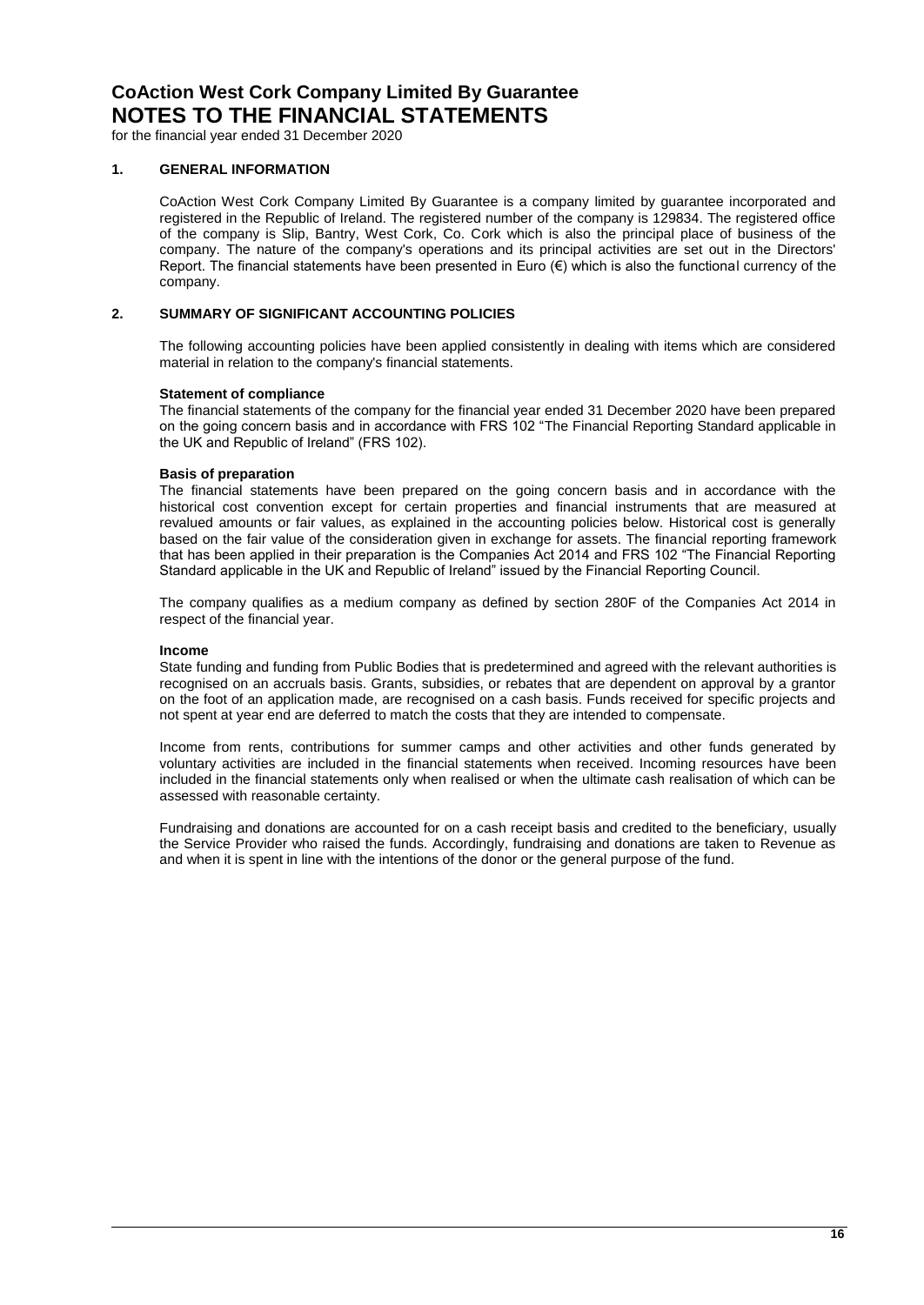for the financial year ended 31 December 2020

#### **Tangible fixed assets and depreciation**

Tangible fixed assets are stated at cost or at valuation, less accumulated depreciation. The charge to depreciation is calculated to write off the original cost or valuation of tangible fixed assets, less their estimated residual value, over their expected useful lives as follows:

| Land and buildings freehold      | 5% Straight line  |
|----------------------------------|-------------------|
| Fixtures, fittings and equipment | 20% Straight line |
| Motor vehicles                   | 20% Straight line |

#### **Trade and other debtors**

Trade and other debtors are initially recognised at fair value and thereafter stated at amortised cost using the effective interest method less impairment losses for bad and doubtful debts except where the effect of discounting would be immaterial. In such cases the receivables are stated at cost less impairment losses for bad and doubtful debts.

#### **Trade and other creditors**

Trade and other creditors are initially recognised at fair value and thereafter stated at amortised cost using the effective interest rate method, unless the effect of discounting would be immaterial, in which case they are stated at cost.

#### **Taxation and deferred taxation**

The Company is a registered charity. The Charity number is CHY 10643.

#### **Capital Grants/Funding**

Capital grants received and receivable are treated as deferred income and amortised to the lncome and Expenditure Account annually over the useful economic life of the asset to which it relates. Revenue grants are credited to the income and Expenditure Account upon recognition of the associated expense for which the grant was originally received.

#### **Foreign currencies**

Monetary assets and liabilities denominated in foreign currencies are translated at the rates of exchange ruling at the Balance Sheet date. Non-monetary items that are measured in terms of historical cost in a foreign currency are translated at the rates of exchange ruling at the date of the transaction. Non-monetary items that are measured at fair value in a foreign currency are translated using the exchange rates at the date when the fair value was determined. The resulting exchange differences are dealt with in the Income and Expenditure Account.

#### **Pensions**

The company operates a defined contribution pension scheme for employees. The assets of the scheme are held separately from those of the company. Annual contributions payable to the company's pension scheme are charged to the Income and Expenditure Account in the period to which they relate.

#### **3. GOING CONCERN**

CoAction West Cork CLG is economically dependent on the Health Service Executive for funding. This economic dependency is underpinned through a Service Level Arrangement between the Health Service Executive and CoAction West Cork CLG. Accordingly, the financial statements have been prepared on a going concern basis.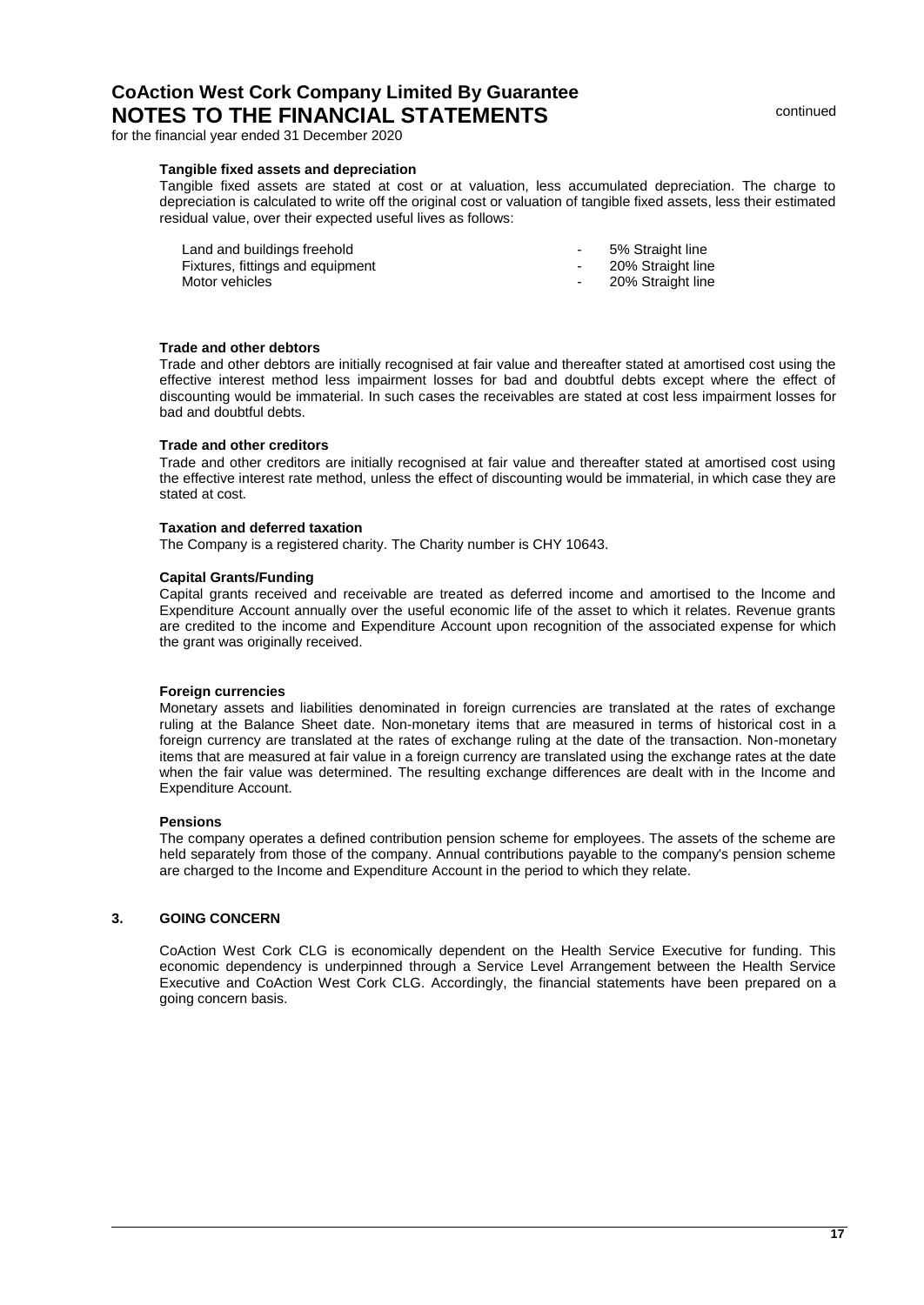for the financial year ended 31 December 2020

### **4. CRITICAL ACCOUNTING JUDGEMENTS AND ESTIMATES**

The directors consider the accounting estimates and assumptions below to be its critical accounting judgements and estimates:

Judgements and estimates are continually evaluated and are based on historical experiences and other factors, including expectations of future events that are believed to be reasonable under the circumstances.

The company makes estimates and assumptions concerning the future. The resulting accounting estimates will, by definition, seldom equal the related actual results. These estimates and assumptions that have a significant risk of causing a material adjustment to the carrying amounts of assets and liabilities within the next financial year are discussed below.

#### **Establishing useful economic lives for depreciation purposes of property, plant and equipment**

Long-lived assets, consisting primarily of property, plant and equipment, comprise a significant portion of the total assets. The annual depreciation charge depends primarily on the estimated useful economic lives and estimates of residual values. The directors regularly review the useful economic lives and change them as necessary to reflect current thinking on the remaining lives in light of prospective economic utilisation and physical condition of the assets concerned. Changes in asset useful lives can have significant impact on depreciation and amortisation charges for the period. Detail of the useful economic lives is included in the accounting policies.

### **5. INCOME**

The income for the financial year has been derived from:-

|                                  | 2020          | 2019      |
|----------------------------------|---------------|-----------|
|                                  | €             | €         |
| Membership Fees                  | 80            | 640       |
| <b>Rent Received</b>             | 38,848        | 60,050    |
| Summer Camp & Saturday Club      | 220           | 8,380     |
| <b>Activity Income</b>           | 690           | 3,120     |
| <b>HSE Allocation</b>            | 9,163,845     | 8,138,553 |
| HSE Income other than Allocation | 542,055       |           |
| Donations                        | 385,477       |           |
| Deferred Income - Capital        | (86,000)      |           |
| Deferred Income - Revenue        | (1, 263, 504) | 257,633   |
| Other income                     | 2,612         | 3,852     |
| <b>Grant Amortisation</b>        | 189,523       | 152,502   |
| <b>Interest Received</b>         | 15            | 11        |
|                                  | 8,973,861     | 8,624,741 |
|                                  |               |           |

The whole of the company's income is derived from the principal activity of the provision of community based services to children and adults with an intellectual disability, with or without autism, in the West Cork area.

| 6. | <b>OPERATING SURPLUS/(DEFICIT)</b>                                | 2020      | 2019      |
|----|-------------------------------------------------------------------|-----------|-----------|
|    |                                                                   |           | €         |
|    | Operating surplus/(deficit) is stated after charging/(crediting): |           |           |
|    | Depreciation of tangible fixed assets                             | 502.657   | 492.221   |
|    | Surplus/(deficit) on disposal of tangible fixed assets            |           | (24,000)  |
|    | <b>Amortisation of Capital Grants</b>                             | (189.523) | (152.502) |
|    |                                                                   |           |           |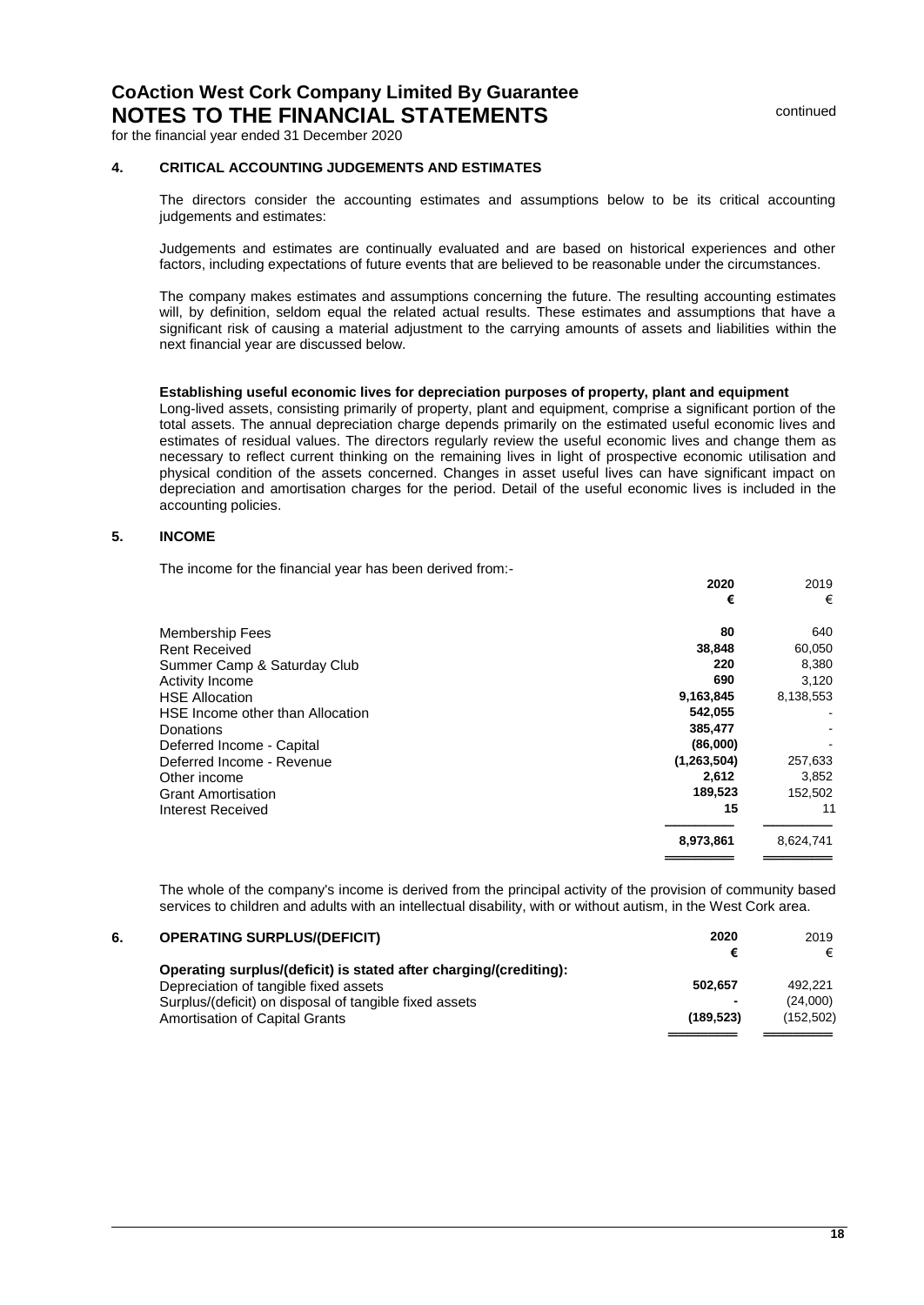for the financial year ended 31 December 2020

### **7. EMPLOYEES AND REMUNERATION**

#### **Number of employees**

The average number of persons employed (including executive directors) during the financial year was as follows:

|                                                             | 2020<br><b>Number</b>           | 2019<br>Number                  |
|-------------------------------------------------------------|---------------------------------|---------------------------------|
| Staff                                                       | 215                             | 225                             |
| The staff costs comprise:                                   | 2020<br>€                       | 2019<br>€                       |
| Wages and salaries<br>Social welfare costs<br>Pension costs | 5,991,632<br>620,029<br>259,550 | 5,812,539<br>623,430<br>273,574 |
|                                                             | 6,871,211                       | 6,709,543                       |

The number of employees whose total employee benefits (excluding employer PRSl) for the period fall within each band of €10,000 from €60,000 upwards is as follows:-

Band €60,000 - €70,000 = 5 Band €70,001 - €80,000 = 3 Band €80,001 upwards= 5

#### **8. PRIOR FINANCIAL YEAR ADJUSTMENT**

#### **Prior Year Adjustments**

#### **2019 Adjustment**

The prior year adjustment arose as a result of payroll savings identified in 2018 due to significant recruitment challenges throughout that year. However the HSE did not indicate a retraction of funding would apply until the 2018 Financial Statements had been signed and filed. This occurrence was outside the control of the directors the retraction would have been provided for in the 2018 Accounts had the information been available at the time.

|                                                    | Original  | Restated   |
|----------------------------------------------------|-----------|------------|
| Income & Expenditure Account                       | €         | €          |
| Income                                             | 8,150,593 | 7,850,963  |
| Surplus for the year                               | 144,920   | (154,710)  |
| Retained surplus carried forward                   | 3,377,774 | 3,078,144  |
| <b>Balance Sheet</b><br>Creditors less than 1 year | 728,063   | 1,027,693  |
| Income & Expenditure account                       | 3,377,774 | 3,078,144  |
| Cash flow Statement surplus<br>for the year        | 144,920   | (154, 710) |
| Movement in creditors                              | 228.644   | 528.278    |

#### **2020 Adjustment**

A prior year adjustment was necessary to revise the presentation of the disposal of a property in 2019 as previously stated. The asset was revalued in 2016 however the revaluation reserve in 2019 was not reduced to reflect the sale.

| <b>Balance Sheet</b>            | Original<br>€ | Restated<br>€ |
|---------------------------------|---------------|---------------|
| Building Cost B/F               | 15,818,296    | 15,553,832    |
| Accumulated Depreciation B/F    | 7,957,124     | 7.692.660     |
| Movement in Revaluation Reserve | Nil           | 128.722       |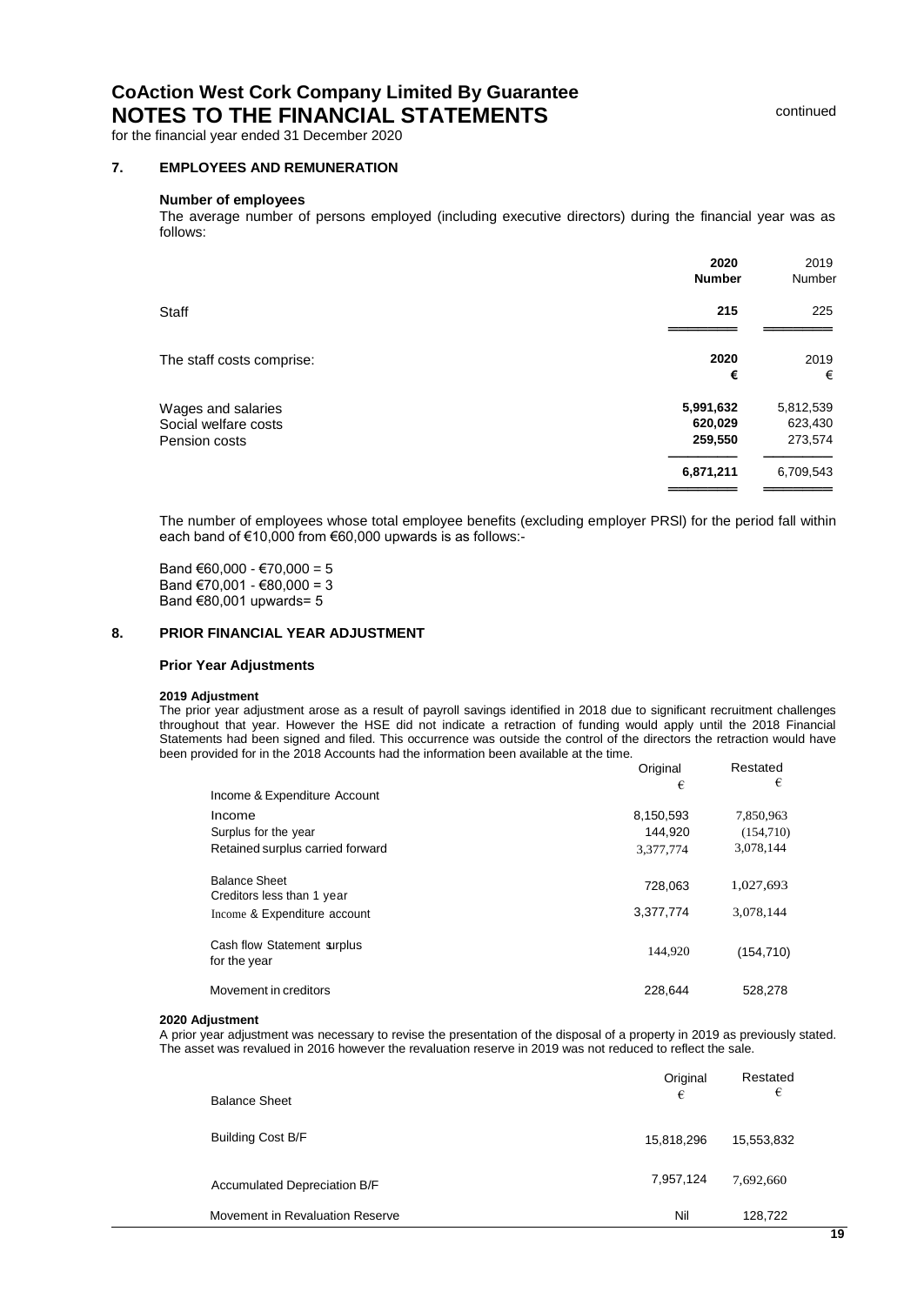for the financial year ended 31 December 2020

### **9. TANGIBLE FIXED ASSETS**

|                               | <b>Land and</b><br>buildings<br>freehold | Fixtures,<br>fittings and<br>equipment | <b>Motor</b><br>vehicles | <b>Total</b> |
|-------------------------------|------------------------------------------|----------------------------------------|--------------------------|--------------|
|                               | €                                        | €                                      | €                        | €            |
| Cost                          |                                          |                                        |                          |              |
| At 1 January 2020             | 15,553,832                               | 319,018                                | 329,441                  | 16,202,291   |
| Additions                     | 234,000                                  |                                        | 111,450                  | 345,450      |
| At 31 December 2020           | 15,787,832                               | 319,018                                | 440,891                  | 16,547,741   |
| <b>Depreciation</b>           |                                          |                                        |                          |              |
| At 1 January 2020             | 7,692,660                                | 267,861                                | 299,476                  | 8,259,997    |
| Charge for the financial year | 472,378                                  | 14,983                                 | 15,296                   | 502,657      |
| At 31 December 2020           | 8,165,038                                | 282,844                                | 314,772                  | 8,762,654    |
| Net book value                |                                          |                                        |                          |              |
| At 31 December 2020           | 7,622,794                                | 36,174                                 | 126,119                  | 7,785,087    |
| At 31 December 2019           | 7,861,172                                | 51,157                                 | 29,965                   | 7,942,294    |
|                               |                                          |                                        |                          |              |

The H.S.E. hold an 800 year lease on the Dunmanway property as they paid for part of the building which was netted off against the building costs. This lease commenced in 2009.

Cork County Council hold a charge of £120,600 (Irish Pounds) on 19/20 Slip Bantry (Fo!io 32381) since 19th December 1994 for 25 years and this charge expired on 19 December 2019. The Directors are in the process of getting this charge removed as it is now satisfied.

Bank of Ireland hold a charge over a Dwelling house at Newbridge, Skibbereen, Co. Cork, Folio 39963 Co. Cork.

John O'Neill Auctioneer and Lehanes & Associates Ltd valued all existing properties at December 2016.

| 10. | <b>DEBTORS</b> | 2020      | 2019    |
|-----|----------------|-----------|---------|
|     |                | €         | €       |
|     | <b>Debtors</b> | 574,346   | 21,535  |
|     | Other debtors  | 520,000   | 520,000 |
|     | Prepayments    | 30,127    | 6,131   |
|     |                | 1,124,473 | 547,666 |
|     |                |           |         |

Other debtors relates to funds held by solicitors pending completion of the purchase of a property which is currently awaiting a Grant of Probate to issue.

| 11. | <b>CREDITORS</b>                    | 2020      | 2019    |
|-----|-------------------------------------|-----------|---------|
|     | Amounts falling due within one year | €         | €       |
|     | Trade creditors                     | 237,081   | 358,342 |
|     | Taxation (Note 12)                  | 136,101   | 137,055 |
|     | Accruals                            | 270,779   | 75,390  |
|     | Deferred Income (Note 21)           | 1,290,815 | 27,311  |
|     |                                     | 1,934,776 | 598,098 |
|     |                                     |           |         |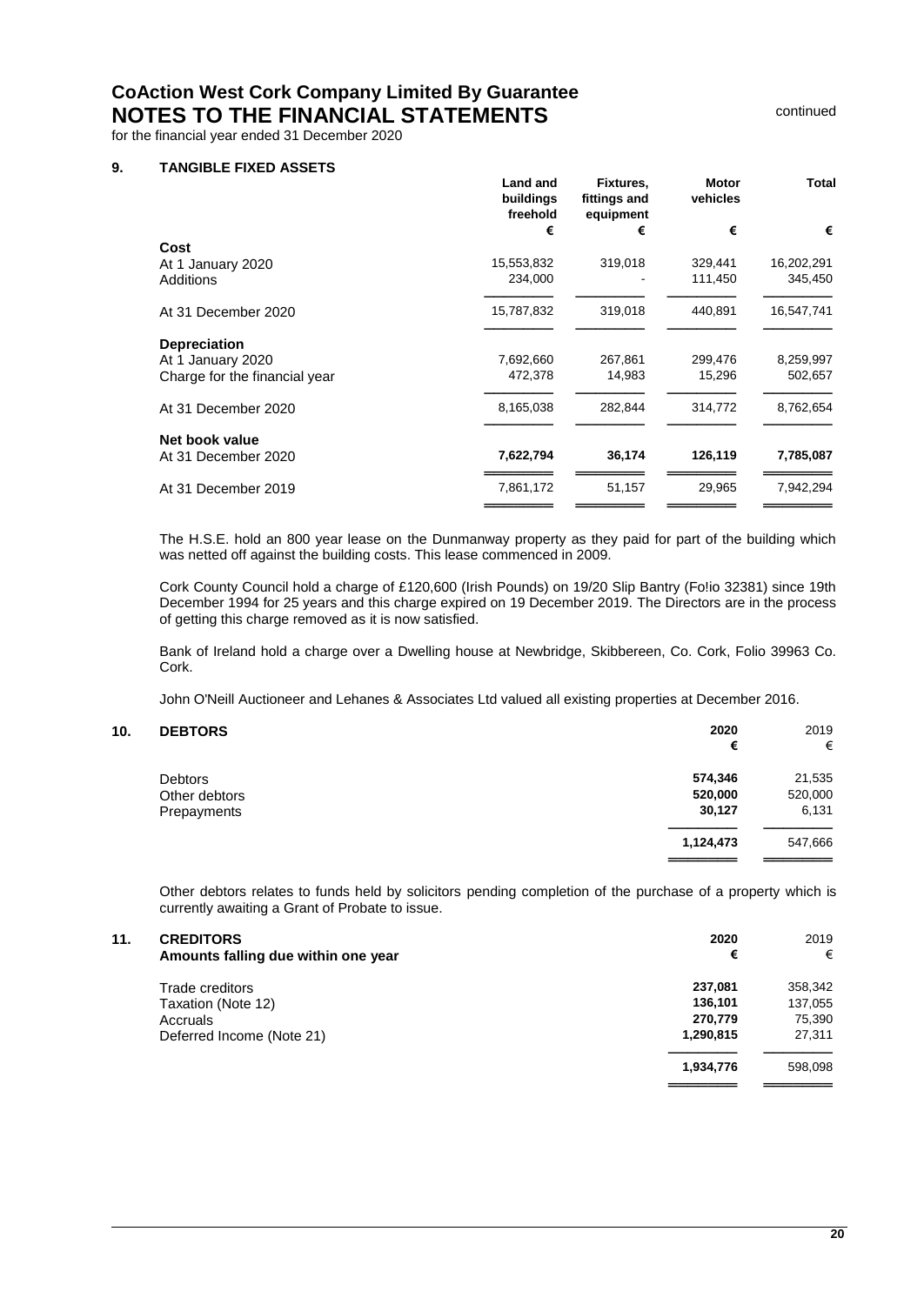for the financial year ended 31 December 2020

| 12. | <b>TAXATION</b>   | 2020<br>€ | 2019<br>€ |
|-----|-------------------|-----------|-----------|
|     | <b>Creditors:</b> |           |           |
|     | <b>PAYE</b>       | 136,101   | 137,055   |

### **13. PENSION COSTS - DEFINED CONTRIBUTION**

The company operates a defined contribution pension scheme. The assets of the scheme are held separately from those of the company in an independently administered fund. Pension costs amounted to €259,550 (2019 - €273,574).

#### **14. CAPITAL FUNDING 2020** 2019

| €                         | €                           |
|---------------------------|-----------------------------|
| 4,022,454<br>309,000      | 4,022,454                   |
| 4,331,454                 | 4,022,454                   |
| (3,262,766)<br>(189, 523) | (3, 110, 264)<br>(152, 502) |
| (3,452,289)               | (3,262,766)                 |
| 879,165                   | 759,688                     |
| 759,688                   | 912,190                     |
|                           |                             |

Friends of CoAction Company Limited by Guarantee:

€120,000 was received from Friends of CoAction Company Limited by Guarantee during the year. €75,000 of these funds were utilised during the year on the purchase of vehicles. €45,000 is held to fund vehicles in 2021.

#### The Fishermen's Co-Op:

€250,000 was received from Fishermen's Co-Op during the year. €234,000 of these funds were utilised during the year on the purchase of a property. €16,000 is held to fund an upgrade to this property in 2021.

This results in a total of €309,000 of capital funding received in the year.

#### **15. STATUS**

The liability of the members is limited.

Every member of the company undertakes to contribute to the assets of the company in the event of its being wound up while they are members, or within one financial year thereafter, for the payment of the debts and liabilities of the company contracted before they ceased to be members, and of the costs, charges and expenses of winding up, and for the adjustment of the rights of the contributors among themselves, such amount as may be required, not exceeding  $\epsilon$  2.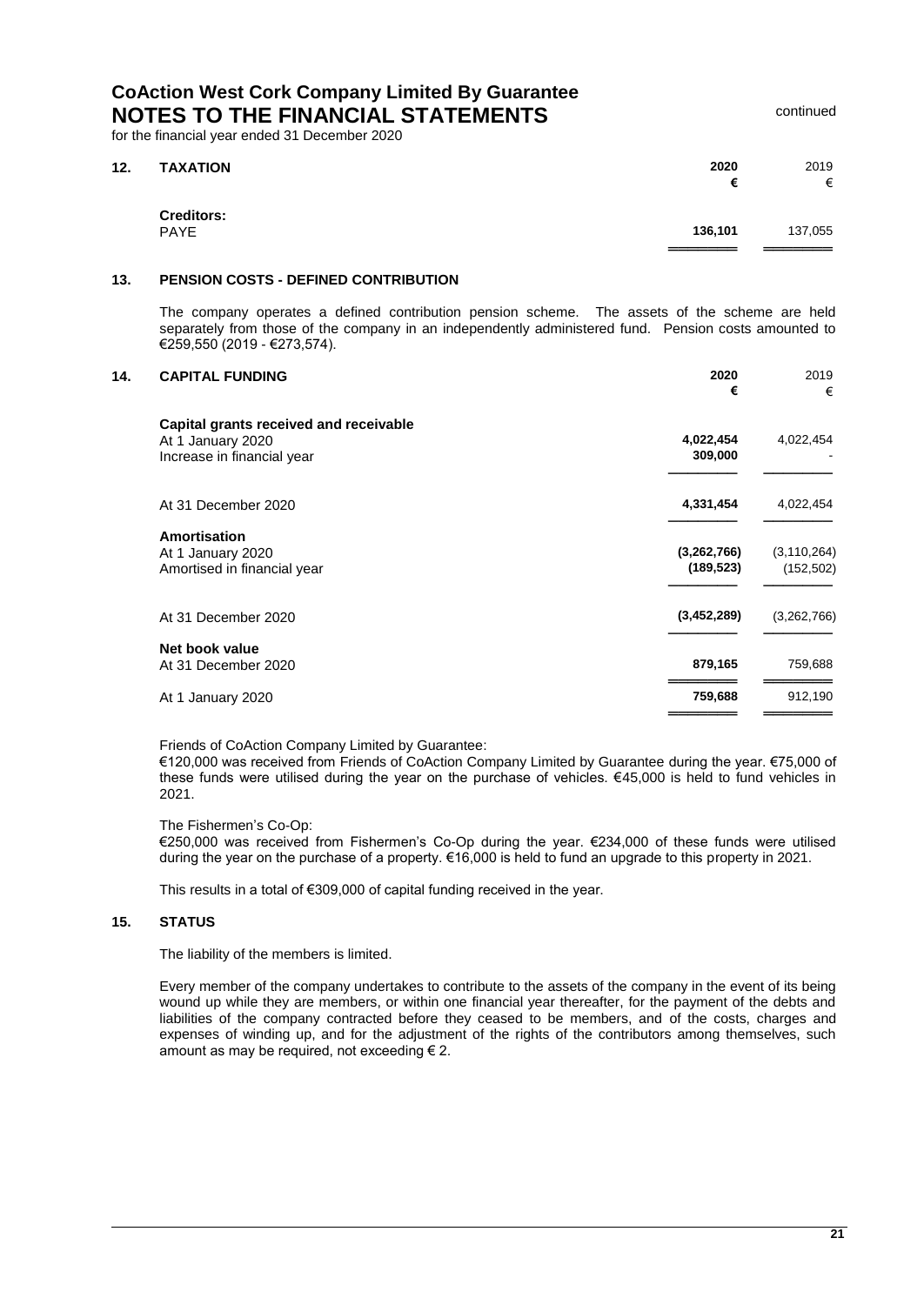for the financial year ended 31 December 2020

#### **16. RESERVES**

|                                          | <b>Revaluation</b><br>reserve | Income and<br>expenditure<br>account | <b>Restricted</b><br>Capital<br>reserve | <b>Total</b> |
|------------------------------------------|-------------------------------|--------------------------------------|-----------------------------------------|--------------|
|                                          | €                             | €                                    | €                                       | €            |
| At 1 January 2020                        |                               |                                      |                                         |              |
| as previously stated                     | 5,310,130                     | 2,973,295                            |                                         | 8,283,425    |
| Prior financial year adjustment          |                               | 128.722                              |                                         | 128.722      |
| At 1 January 2020                        | 5,310,130                     | 3,102,017                            |                                         | 8,412,147    |
| Surplus/(deficit) for the financial year |                               | 13,076                               |                                         | 13,076       |
| Other movements                          |                               |                                      | 86,000                                  | 86,000       |
| At 31 December 2020                      | 5,310,130                     | 3,115,093                            | 86,000                                  | 8,511,223    |
|                                          |                               |                                      |                                         |              |

During the financial year a non-returnable capital contribution of €86,000 was received from the following sources:

#### Friends of CoAction Company Limited by Guarantee:

€120,000 was received from Friends of CoAction Company Limited by Guarantee during the year. €75,000 of these funds were utilised during the year on the purchase of vehicles. €45,000 is held to fund vehicles in 2021.

#### The Fishermen's Co-Op:

€250,000 was received from Fishermen's Co-Op during the year. €234,000 of these funds were utilised during the year on the purchase of a property. €16,000 is held to fund an upgrade to this property in 2021.

#### HSE:

€25,000 was received for the purchase of vehicles in 2020 but is as yet unspent.

This results in a total of €86,000 of capital funding deferred to 2021.

#### **17. CAPITAL COMMITMENTS**

The company had no material capital commitments at the financial year-ended 31 December 2020.

### **18. RELATED PARTY TRANSACTIONS**

During the year the Company received a donation of €120,000 from Friends of CoAction Company Limited by Guarantee a company with similar board member and objectives.

The Company also made rental payments to Friends of CoAction Company Limited by Guarantee in the amount of €26,951 (2019: €44.426)

#### **19. POST-BALANCE SHEET EVENTS**

There have been no significant events affecting the company since the financial year-end.

| <b>CASH AND CASH EQUIVALENTS</b> | 2020<br>€            | 2019<br>€          |
|----------------------------------|----------------------|--------------------|
| Cash and bank balances           | 1,591,038<br>824,566 | 355,422<br>924,551 |
|                                  | 2,415,604            | 1,279,973          |
|                                  | Cash equivalents     |                    |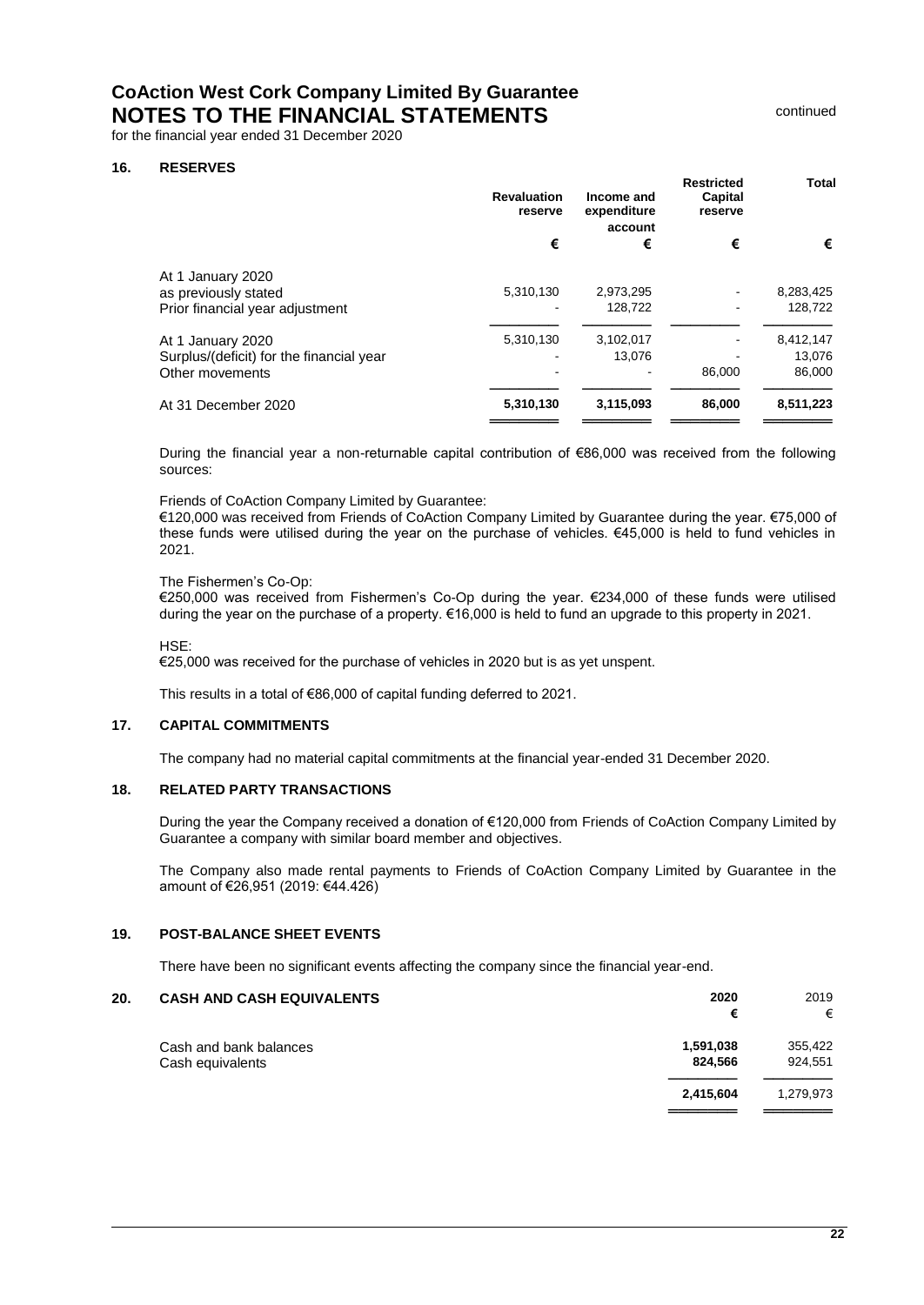for the financial year ended 31 December 2020

### **21. DEFERRED INCOME**

Included in deferred income in Creditors: Amounts falling due within one year are the following amounts:

|                                                                                   | 2020<br>€              | 2019<br>€            |
|-----------------------------------------------------------------------------------|------------------------|----------------------|
| <b>Opening Balance</b>                                                            | 27,311                 | 284,944              |
| Release of Prior Year Deferred Income<br>Income Received in 2020 Deferred to 2021 | (13, 241)<br>1,276,745 | (273, 944)<br>16,311 |
|                                                                                   | 1,290,815              | 27,311               |
| The closing balance in Deferred Income is made up as follows:                     |                        |                      |
| Sister of Mercy Convent                                                           | 11,000                 | 11,000               |
| Orthotics funding                                                                 | 3,070                  | 16,311               |
| HSE - Residential Reconfiguration 2021                                            | 327,380                |                      |
| HSE-Unfilled Posts 2021                                                           | 49,508                 |                      |
| <b>HSE-Enhanced Respite</b>                                                       | 157,000                |                      |
| HSE - Residential Reconfiguration 2022                                            | 327,380                |                      |
| <b>Donations Received</b>                                                         | 15,477                 |                      |
| HSE - Monies deferred to fund future spending                                     | 400,000                |                      |
| Total                                                                             | 1,290,815              | 27,311               |

### **22. APPROVAL OF FINANCIAL STATEMENTS**

The financial statements were approved and authorised for issue by the board of directors on 29<sup>th</sup> June 2021.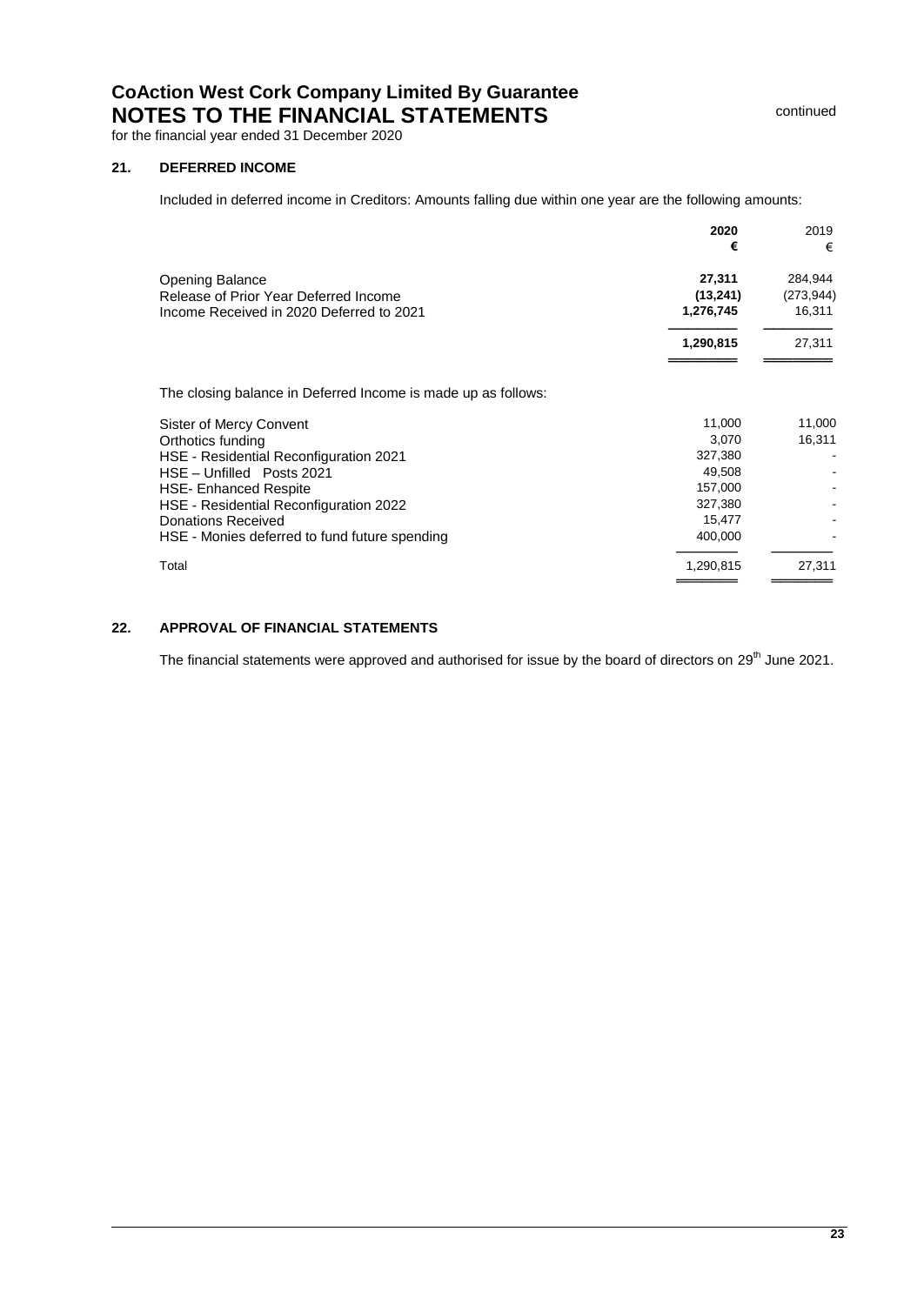### **COACTION WEST CORK COMPANY LIMITED BY GUARANTEE**

### **SUPPLEMENTARY INFORMATION**

### **RELATING TO THE FINANCIAL STATEMENTS**

### **FOR THE FINANCIAL YEAR ENDED 31 DECEMBER 2020**

### **NOT COVERED BY THE REPORT OF THE AUDITORS**

### **THE FOLLOWING PAGES DO NOT FORM PART OF THE AUDITED FINANCIAL STATEMENTS**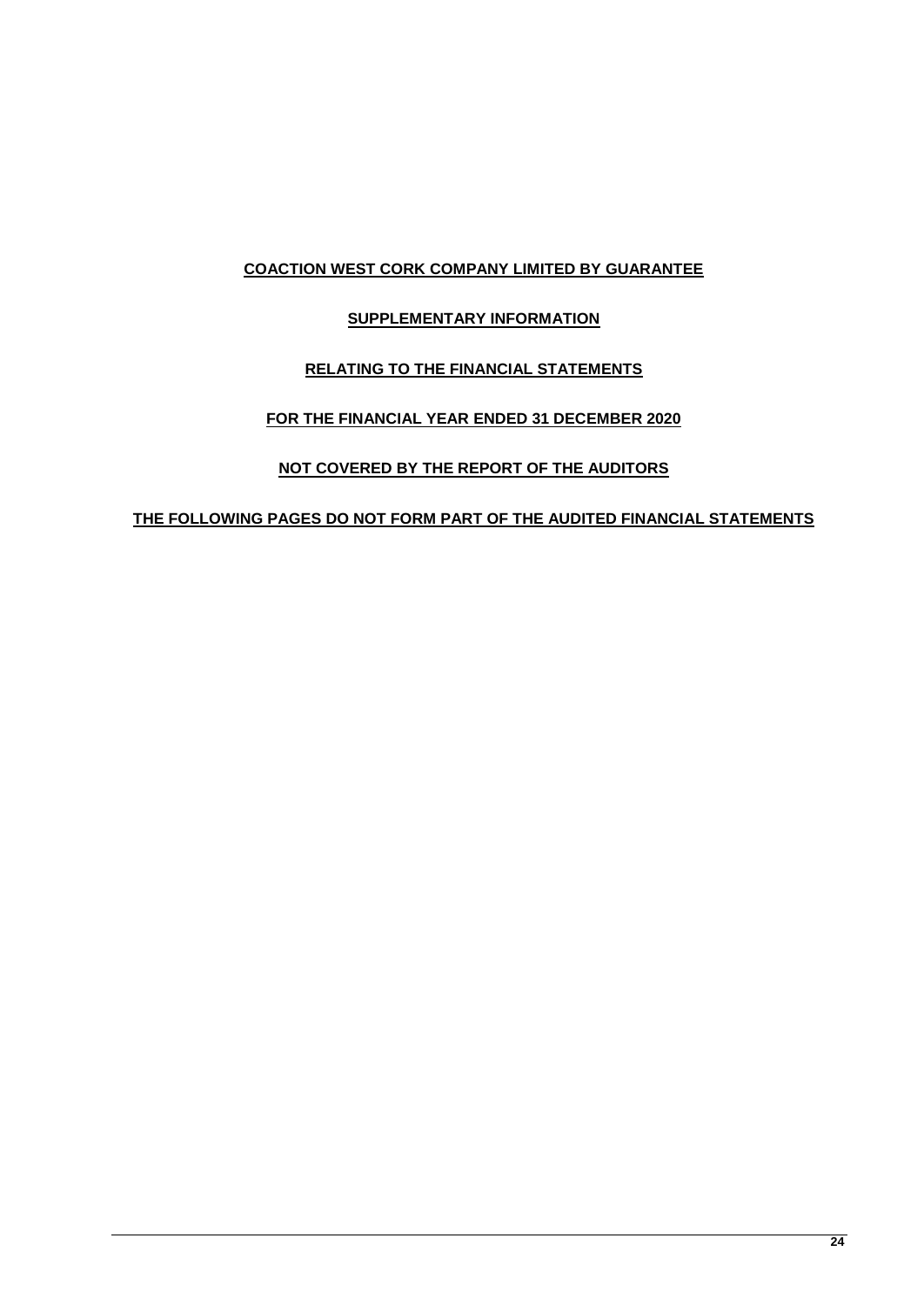# **CoAction West Cork Company Limited By Guarantee**

<span id="page-24-0"></span>**SUPPLEMENTARY INFORMATION RELATING TO THE FINANCIAL STATEMENTS**

**TRADING STATEMENT**

|                       | <b>Schedule</b> | 2020<br>€   | 2019<br>€   |
|-----------------------|-----------------|-------------|-------------|
| Income                |                 | 8,784,323   | 8,472,228   |
| Overhead expenses     | 1               | (8,960,785) | (8,729,590) |
|                       |                 | (176, 462)  | (257, 362)  |
| Miscellaneous income  | $\mathbf{2}$    | 189,538     | 152,513     |
| Net surplus/(deficit) |                 | 13,076      | (104, 849)  |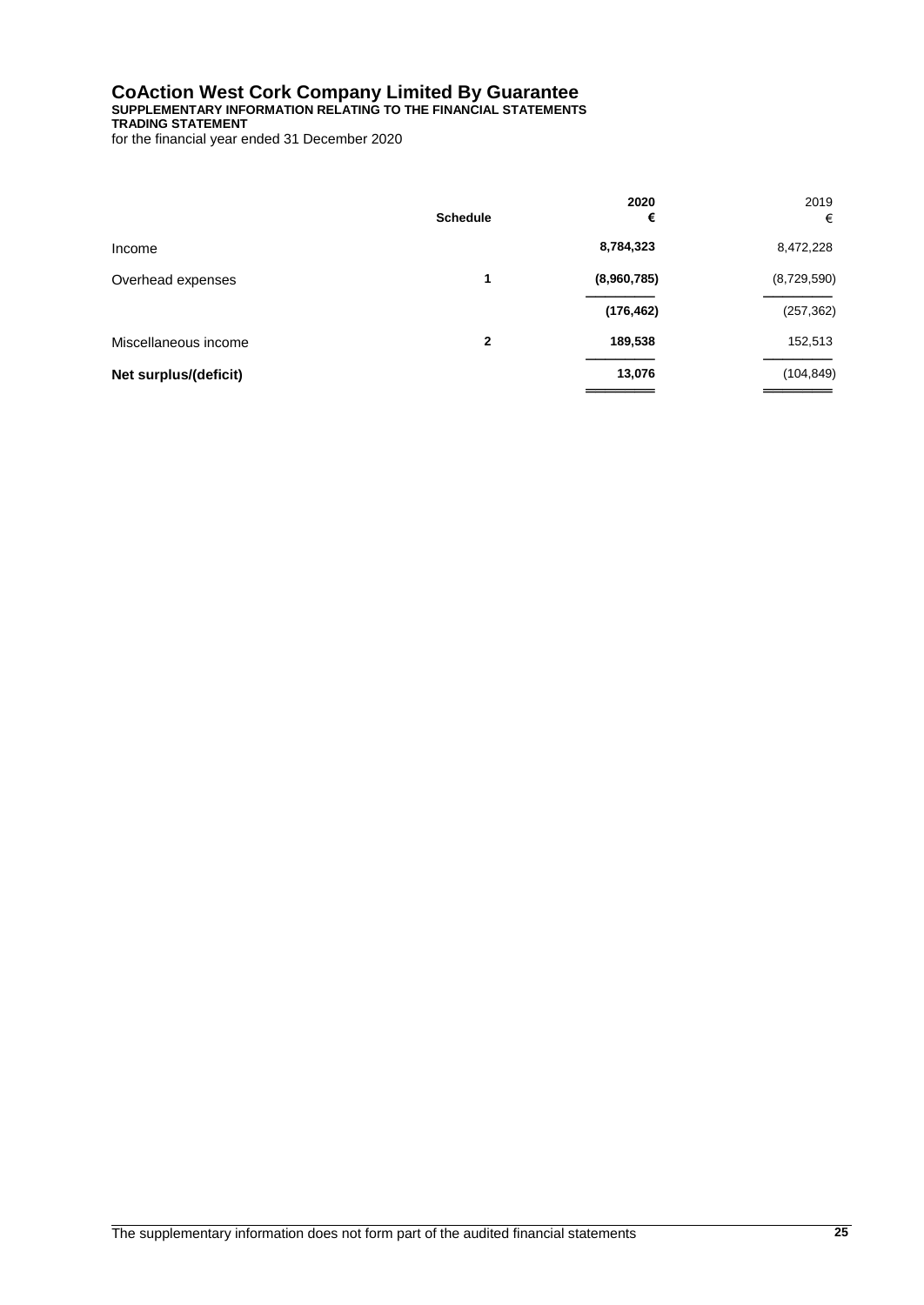### **CoAction West Cork Company Limited By Guarantee**

**SUPPLEMENTARY INFORMATION RELATING TO THE FINANCIAL STATEMENTS**

**SCHEDULE 1 : OVERHEAD EXPENSES**

|                                          | 2020      | 2019      |
|------------------------------------------|-----------|-----------|
|                                          | €         | €         |
| <b>Administration Expenses</b>           |           |           |
| Activity expenses                        |           | 5,247     |
| Wages and salaries                       | 5,991,632 | 5,812,539 |
| Social welfare costs                     | 620,029   | 623,430   |
| Staff defined contribution pension costs | 259,550   | 273,574   |
| <b>Staff Training</b>                    | 25,732    | 61,504    |
| Attendance Allowance                     | 12,067    | 24,399    |
| Rent & Rates                             | 100,910   | 84,176    |
| Insurance                                | 119,150   | 126,072   |
| IT & Computer Equipment Cost             | 139,954   | 153,965   |
| Light & Heat                             | 71,213    | 73,742    |
| Siblink Summer Camp/Saturday Club        | 403       | 14,197    |
| <b>Training Centre Resources</b>         | 20,481    | 39,051    |
| Repairs & Maintenance                    | 122,191   | 164,860   |
| Equipment & Renewals                     | 75,506    | 58,424    |
| Contract services                        | 101,857   | 138,340   |
| <b>Paramedical Resources</b>             | 41,370    | 21,383    |
| Affiliations & Memberships               | 20,111    | 14,367    |
| Office Consumables & Postage etc         | 30,388    | 21,555    |
| <b>Staff Recruitment &amp; Expenses</b>  | 33,120    | 56,884    |
| <b>Promotional Expenses</b>              | 1,500     | 2,042     |
| Telephone                                | 46,334    | 42,494    |
| Housekeeping                             | 145,567   | 118,589   |
| Recreational and Leisure Expenses        | 3,373     | 14,858    |
| <b>Travel Expenses</b>                   | 54,599    | 77,932    |
| <b>Transport Costs</b>                   | 75,813    | 133,450   |
| <b>Assets Purchased From Donations</b>   | 309,000   |           |
| <b>Professional Fees</b>                 | 20,225    | 43,793    |
| Bank Charges & Interest                  | 1,303     | 1,525     |
| <b>Sundry Expenses</b>                   | 1,229     | 4,778     |
| Profits/losses on disposal of tangibles  |           | 24,000    |
| Auditor's remuneration                   | 13,521    | 6,199     |
| Depreciation of tangible fixed assets    | 502,657   | 492,221   |
|                                          | 8,960,785 | 8,729,590 |
|                                          |           |           |